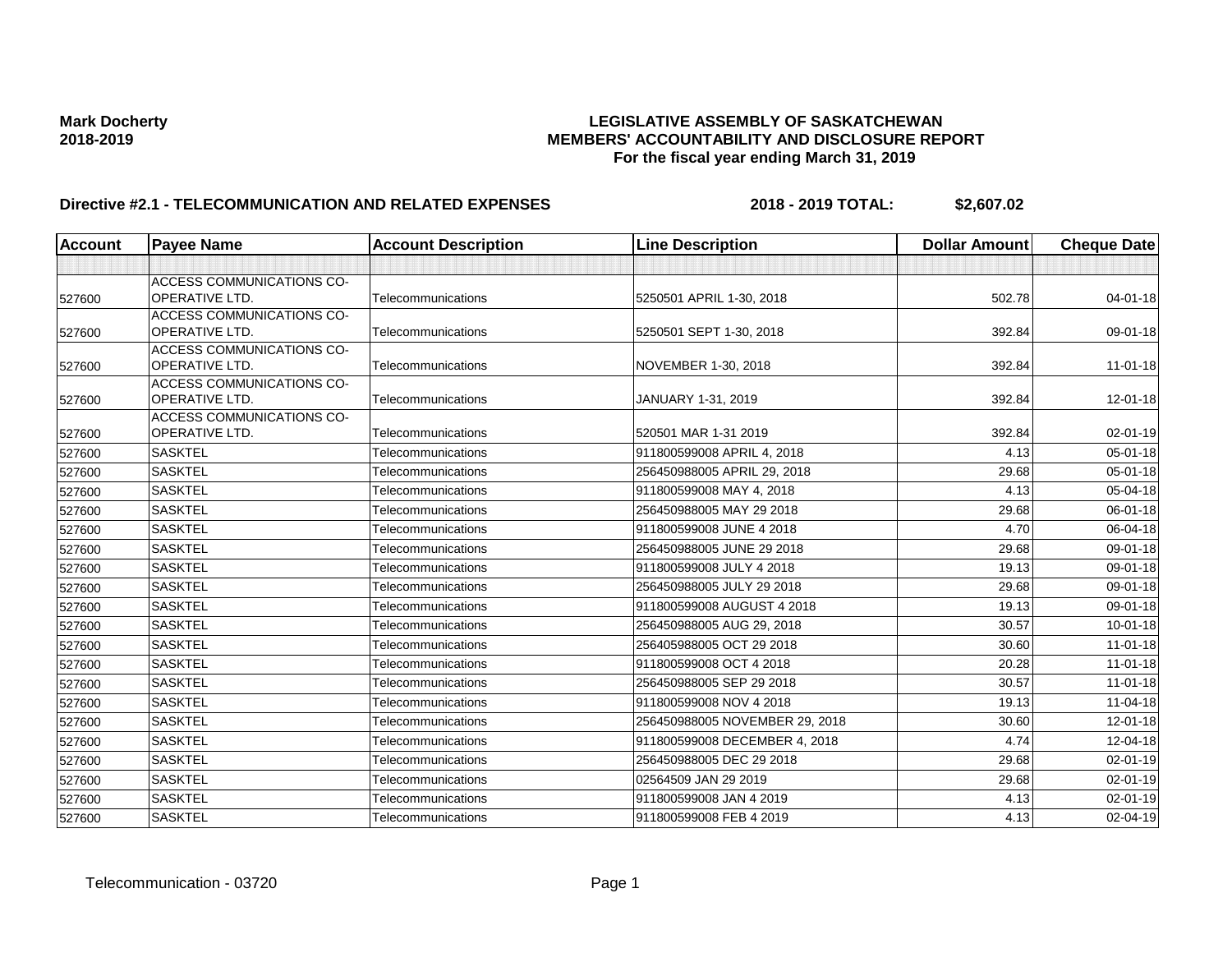| <b>Account</b> | <b>Payee Name</b> | <b>Account Description</b> | <b>Line Description</b>       | <b>Dollar Amount</b> | <b>Cheque Date</b> |
|----------------|-------------------|----------------------------|-------------------------------|----------------------|--------------------|
|                |                   |                            |                               |                      |                    |
| 527600         | <b>SASKTEL</b>    | Telecommunications         | 911800599008 MAR 4 2019       | 4.13                 | 03-04-19           |
| 530600         | <b>SASKTEL</b>    | Placement - Tender Ads     | 911800599008 APRIL 4, 2018    | 15.00                | 05-01-18           |
| 530600         | <b>SASKTEL</b>    | Placement - Tender Ads     | 911800599008 MAY 4, 2018      | 15.00                | 05-04-18           |
| 530600         | <b>SASKTEL</b>    | Placement - Tender Ads     | 911800599008 JUNE 4 2018      | 15.00                | 06-04-18           |
| 530600         | <b>SASKTEL</b>    | Placement - Tender Ads     | 911800599008 SEPT 4, 2018     | 19.70                | $10 - 01 - 18$     |
| 530600         | <b>SASKTEL</b>    | Placement - Tender Ads     | 911800599008 DECEMBER 4, 2018 | 15.00                | 12-04-18           |
| 530600         | <b>SASKTEL</b>    | Placement - Tender Ads     | 911800599008 JAN 4 2019       | 15.00                | 02-01-19           |
| 530600         | <b>SASKTEL</b>    | Placement - Tender Ads     | 911800599008 FEB 4 2019       | 15.00                | 02-04-19           |
| 530600         | <b>SASKTEL</b>    | Placement - Tender Ads     | 911800599008 MAR 4 2019       | 15.00                | 03-04-19           |
|                |                   |                            |                               |                      |                    |
|                |                   |                            |                               |                      |                    |
|                |                   |                            |                               |                      |                    |
|                |                   |                            |                               |                      |                    |
|                |                   |                            |                               |                      |                    |
|                |                   |                            |                               |                      |                    |
|                |                   |                            |                               |                      |                    |
|                |                   |                            |                               |                      |                    |
|                |                   |                            |                               |                      |                    |
|                |                   |                            |                               |                      |                    |
|                |                   |                            |                               |                      |                    |
|                |                   |                            |                               |                      |                    |
|                |                   |                            |                               |                      |                    |
|                |                   |                            |                               |                      |                    |
|                |                   |                            |                               |                      |                    |
|                |                   |                            |                               |                      |                    |
|                |                   |                            |                               |                      |                    |
|                |                   |                            |                               |                      |                    |
|                |                   |                            |                               |                      |                    |
|                |                   |                            |                               |                      |                    |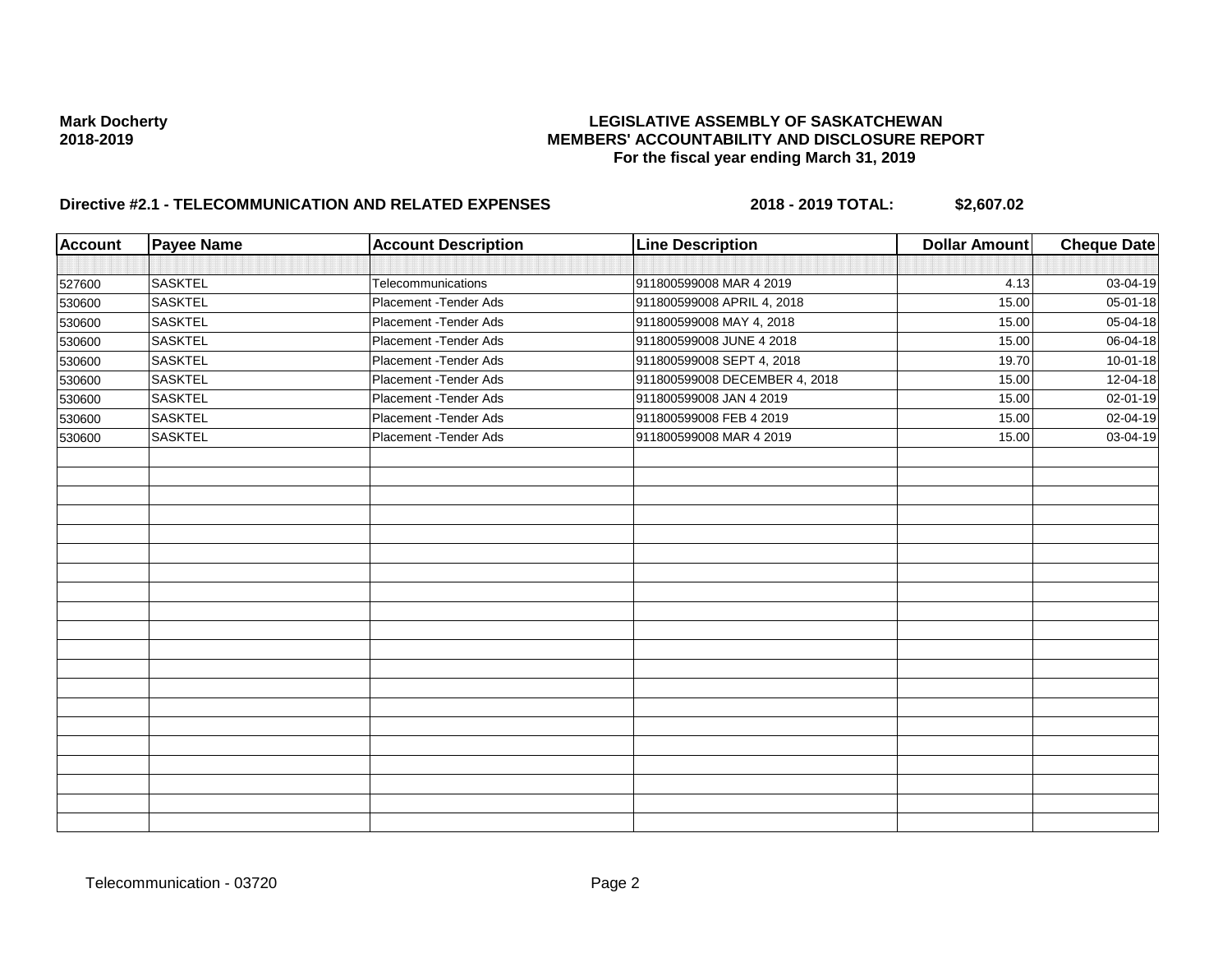| <b>Account</b> | Payee Name | <b>Account Description</b> | <b>Line Description</b> | <b>Dollar Amount</b> | <b>Cheque Date</b> |
|----------------|------------|----------------------------|-------------------------|----------------------|--------------------|
|                |            |                            |                         |                      |                    |
|                |            |                            |                         |                      |                    |
|                |            |                            |                         |                      |                    |
|                |            |                            |                         |                      |                    |
|                |            |                            |                         |                      |                    |
|                |            |                            |                         |                      |                    |
|                |            |                            |                         |                      |                    |
|                |            |                            |                         |                      |                    |
|                |            |                            |                         |                      |                    |
|                |            |                            |                         |                      |                    |
|                |            |                            |                         |                      |                    |
|                |            |                            |                         |                      |                    |
|                |            |                            |                         |                      |                    |
|                |            |                            |                         |                      |                    |
|                |            |                            |                         |                      |                    |
|                |            |                            |                         |                      |                    |
|                |            |                            |                         |                      |                    |
|                |            |                            |                         |                      |                    |
|                |            |                            |                         |                      |                    |
|                |            |                            |                         |                      |                    |
|                |            |                            |                         |                      |                    |
|                |            |                            |                         |                      |                    |
|                |            |                            |                         |                      |                    |
|                |            |                            |                         |                      |                    |
|                |            |                            |                         |                      |                    |
|                |            |                            |                         |                      |                    |
|                |            |                            |                         |                      |                    |
|                |            |                            |                         |                      |                    |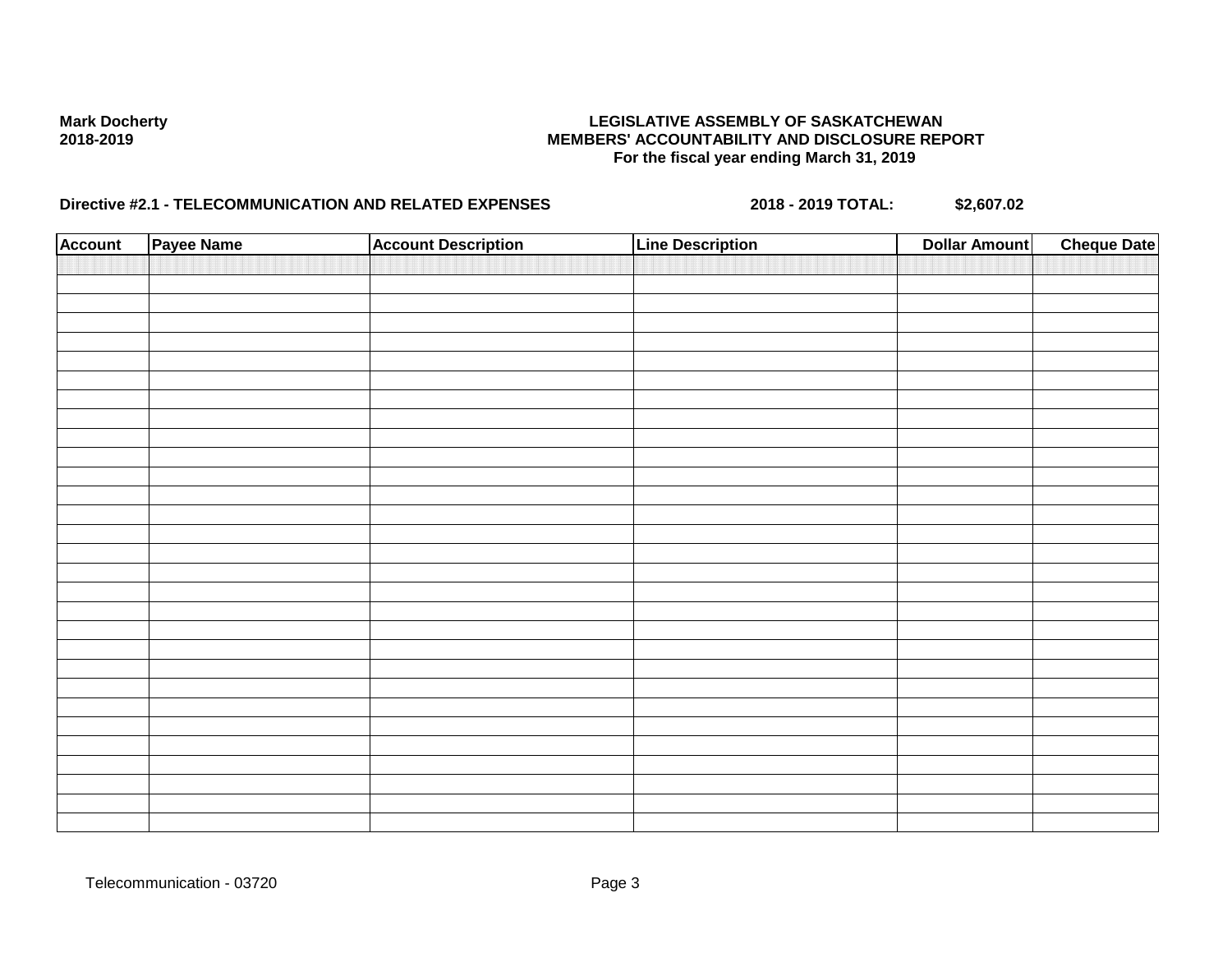| <b>Account</b> | Payee Name | <b>Account Description</b> | <b>Line Description</b> | <b>Dollar Amount</b> | <b>Cheque Date</b> |
|----------------|------------|----------------------------|-------------------------|----------------------|--------------------|
|                |            |                            |                         |                      |                    |
|                |            |                            |                         |                      |                    |
|                |            |                            |                         |                      |                    |
|                |            |                            |                         |                      |                    |
|                |            |                            |                         |                      |                    |
|                |            |                            |                         |                      |                    |
|                |            |                            |                         |                      |                    |
|                |            |                            |                         |                      |                    |
|                |            |                            |                         |                      |                    |
|                |            |                            |                         |                      |                    |
|                |            |                            |                         |                      |                    |
|                |            |                            |                         |                      |                    |
|                |            |                            |                         |                      |                    |
|                |            |                            |                         |                      |                    |
|                |            |                            |                         |                      |                    |
|                |            |                            |                         |                      |                    |
|                |            |                            |                         |                      |                    |
|                |            |                            |                         |                      |                    |
|                |            |                            |                         |                      |                    |
|                |            |                            |                         |                      |                    |
|                |            |                            |                         |                      |                    |
|                |            |                            |                         |                      |                    |
|                |            |                            |                         |                      |                    |
|                |            |                            |                         |                      |                    |
|                |            |                            |                         |                      |                    |
|                |            |                            |                         |                      |                    |
|                |            |                            |                         |                      |                    |
|                |            |                            |                         |                      |                    |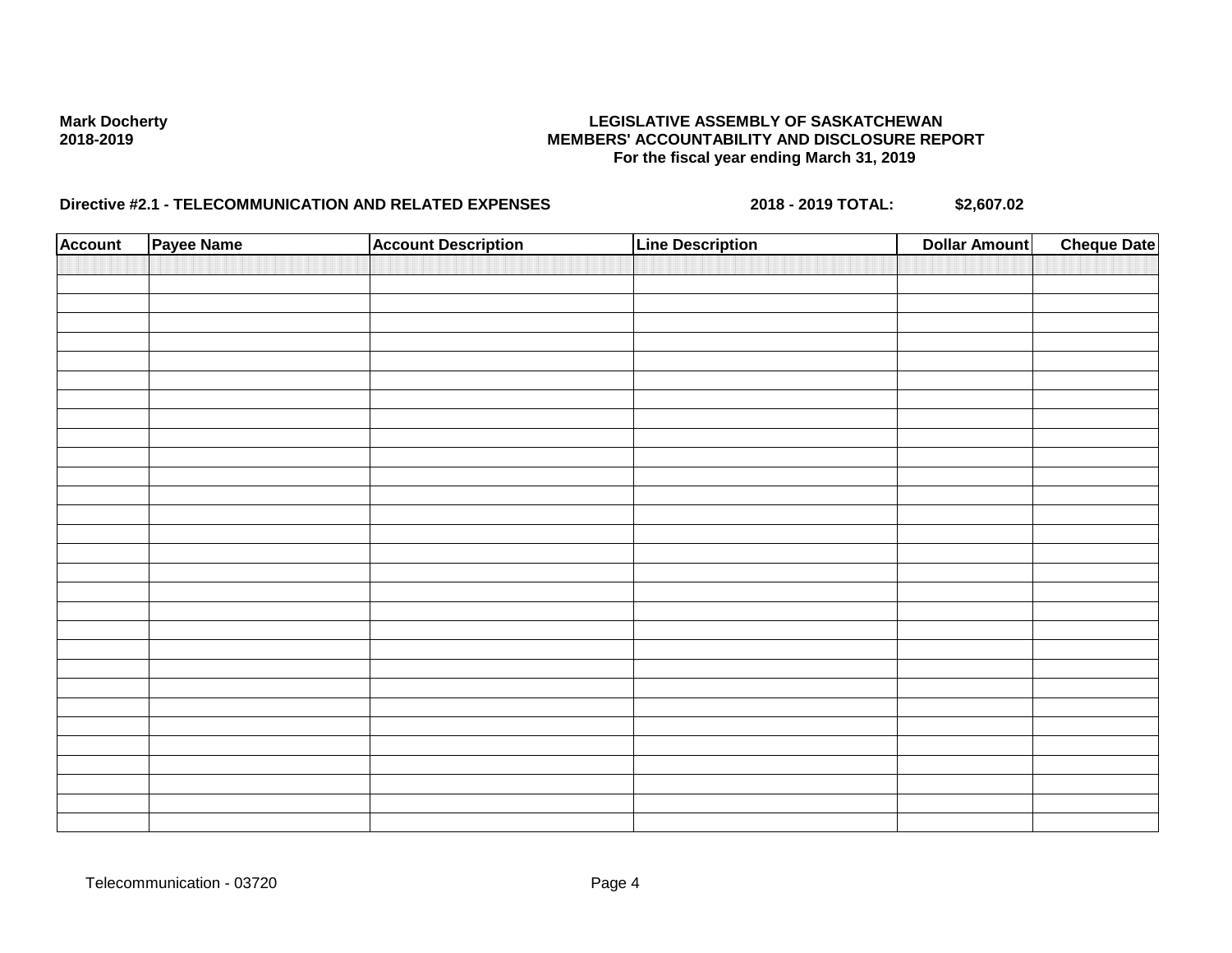| <b>Account</b> | <b>Payee Name</b> | <b>Account Description</b> | <b>Line Description</b> | Dollar Amount | <b>Cheque Date</b> |
|----------------|-------------------|----------------------------|-------------------------|---------------|--------------------|
|                |                   |                            |                         |               |                    |
|                |                   |                            |                         |               |                    |
|                |                   |                            |                         |               |                    |
|                |                   |                            |                         |               |                    |
|                |                   |                            |                         |               |                    |
|                |                   |                            |                         |               |                    |
|                |                   |                            |                         |               |                    |
|                |                   |                            |                         |               |                    |
|                |                   |                            |                         |               |                    |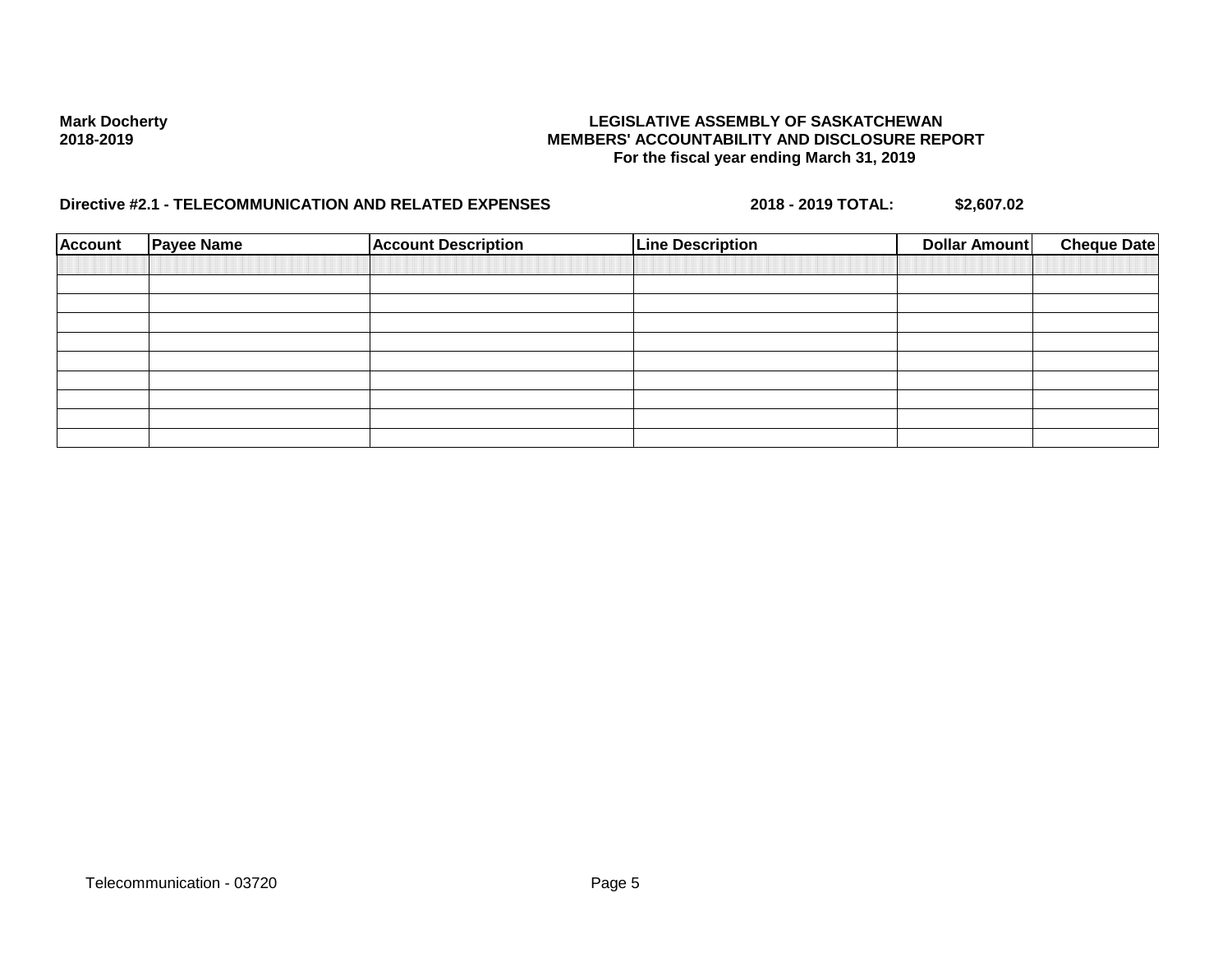## **LEGISLATIVE ASSEMBLY OF SASKATCHEWAN MEMBERS' ACCOUNTABILITY AND DISCLOSURE REPORT For the fiscal year ending March 31, 2019**

| <b>Account</b> | <b>Payee Name</b> | <b>Account Description</b> | <b>Line Description</b>      | <b>Dollar Amount</b> | <b>Cheque Date</b> |
|----------------|-------------------|----------------------------|------------------------------|----------------------|--------------------|
|                |                   |                            |                              |                      |                    |
| 541900         | DOCHERTY, MARK    | Elected Rep - Travel       | MLA TRAVEL AUG 9-SEP 11 2018 | 250.45               | $11-01-18$         |
|                |                   |                            |                              |                      |                    |
|                |                   |                            |                              |                      |                    |
|                |                   |                            |                              |                      |                    |
|                |                   |                            |                              |                      |                    |
|                |                   |                            |                              |                      |                    |
|                |                   |                            |                              |                      |                    |
|                |                   |                            |                              |                      |                    |
|                |                   |                            |                              |                      |                    |
|                |                   |                            |                              |                      |                    |
|                |                   |                            |                              |                      |                    |
|                |                   |                            |                              |                      |                    |
|                |                   |                            |                              |                      |                    |
|                |                   |                            |                              |                      |                    |
|                |                   |                            |                              |                      |                    |
|                |                   |                            |                              |                      |                    |
|                |                   |                            |                              |                      |                    |
|                |                   |                            |                              |                      |                    |
|                |                   |                            |                              |                      |                    |
|                |                   |                            |                              |                      |                    |
|                |                   |                            |                              |                      |                    |
|                |                   |                            |                              |                      |                    |
|                |                   |                            |                              |                      |                    |
|                |                   |                            |                              |                      |                    |
|                |                   |                            |                              |                      |                    |
|                |                   |                            |                              |                      |                    |
|                |                   |                            |                              |                      |                    |
|                |                   |                            |                              |                      |                    |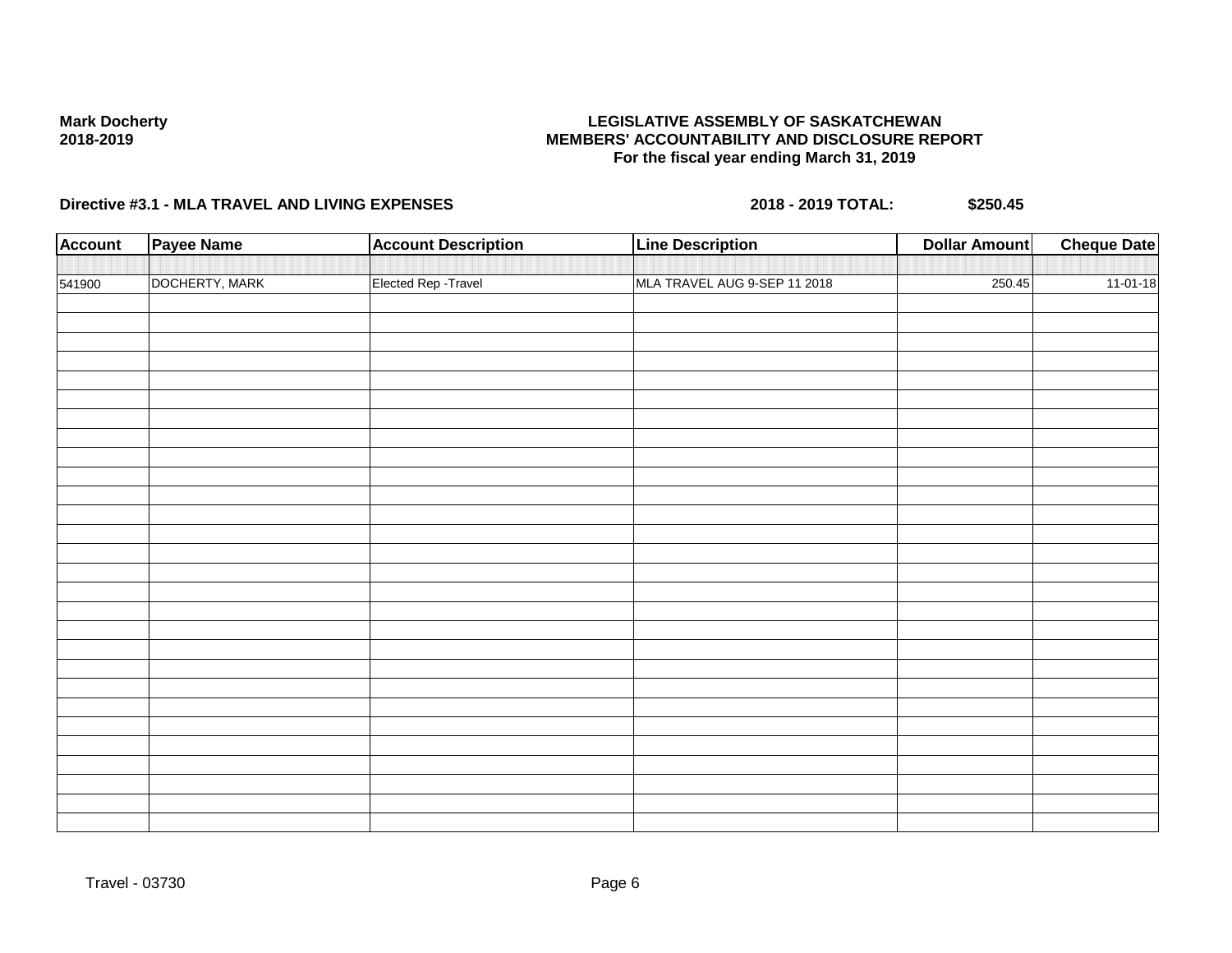## **LEGISLATIVE ASSEMBLY OF SASKATCHEWAN MEMBERS' ACCOUNTABILITY AND DISCLOSURE REPORT For the fiscal year ending March 31, 2019**

| <b>Account</b> | Payee Name | <b>Account Description</b> | <b>Line Description</b> | <b>Cheque Date</b><br><b>Dollar Amount</b> |
|----------------|------------|----------------------------|-------------------------|--------------------------------------------|
|                |            |                            |                         |                                            |
|                |            |                            |                         |                                            |
|                |            |                            |                         |                                            |
|                |            |                            |                         |                                            |
|                |            |                            |                         |                                            |
|                |            |                            |                         |                                            |
|                |            |                            |                         |                                            |
|                |            |                            |                         |                                            |
|                |            |                            |                         |                                            |
|                |            |                            |                         |                                            |
|                |            |                            |                         |                                            |
|                |            |                            |                         |                                            |
|                |            |                            |                         |                                            |
|                |            |                            |                         |                                            |
|                |            |                            |                         |                                            |
|                |            |                            |                         |                                            |
|                |            |                            |                         |                                            |
|                |            |                            |                         |                                            |
|                |            |                            |                         |                                            |
|                |            |                            |                         |                                            |
|                |            |                            |                         |                                            |
|                |            |                            |                         |                                            |
|                |            |                            |                         |                                            |
|                |            |                            |                         |                                            |
|                |            |                            |                         |                                            |
|                |            |                            |                         |                                            |
|                |            |                            |                         |                                            |
|                |            |                            |                         |                                            |
|                |            |                            |                         |                                            |
|                |            |                            |                         |                                            |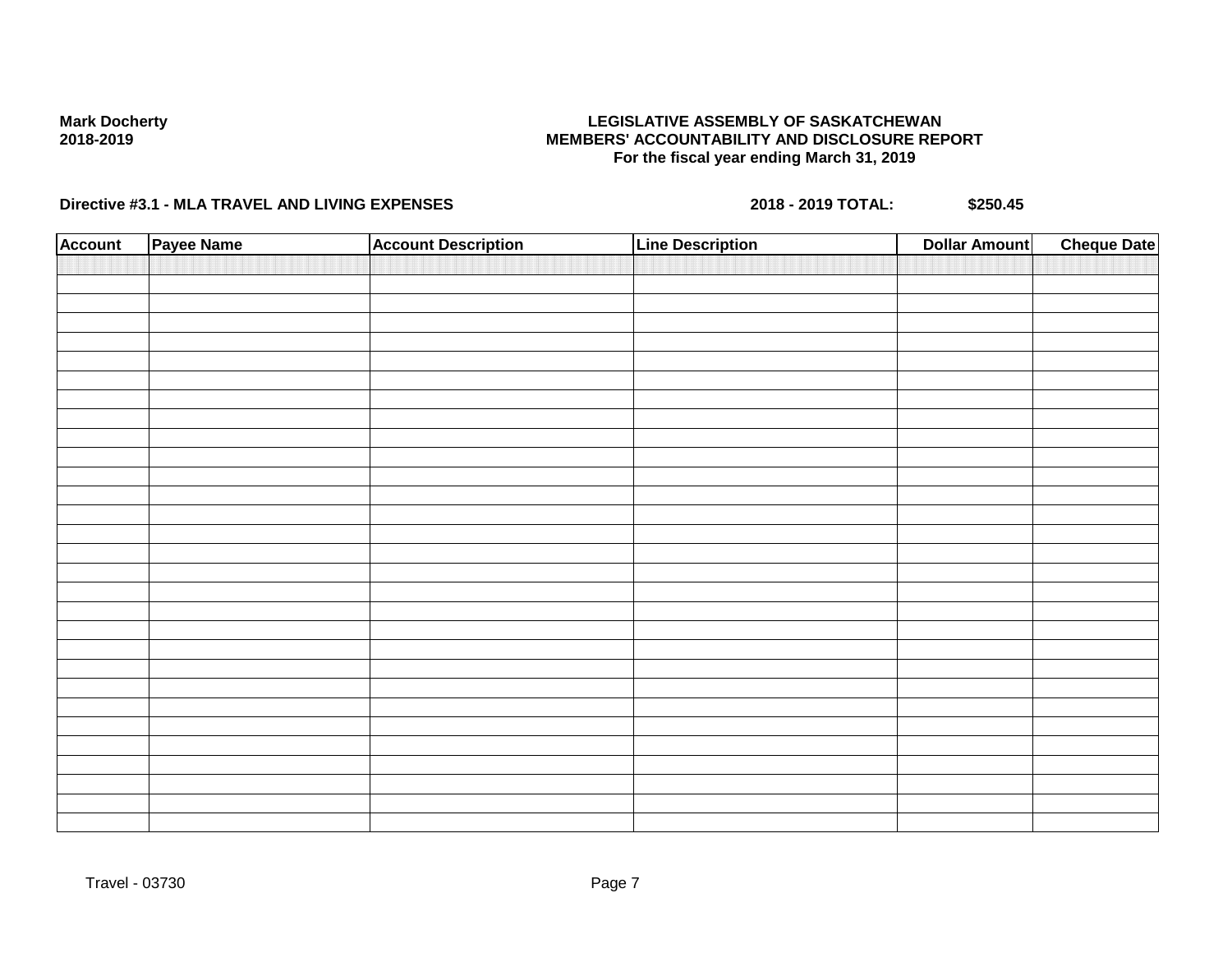## **LEGISLATIVE ASSEMBLY OF SASKATCHEWAN MEMBERS' ACCOUNTABILITY AND DISCLOSURE REPORT For the fiscal year ending March 31, 2019**

| <b>Account</b> | Payee Name | <b>Account Description</b> | <b>Line Description</b> | <b>Dollar Amount</b> | <b>Cheque Date</b> |
|----------------|------------|----------------------------|-------------------------|----------------------|--------------------|
|                |            |                            |                         |                      |                    |
|                |            |                            |                         |                      |                    |
|                |            |                            |                         |                      |                    |
|                |            |                            |                         |                      |                    |
|                |            |                            |                         |                      |                    |
|                |            |                            |                         |                      |                    |
|                |            |                            |                         |                      |                    |
|                |            |                            |                         |                      |                    |
|                |            |                            |                         |                      |                    |
|                |            |                            |                         |                      |                    |
|                |            |                            |                         |                      |                    |
|                |            |                            |                         |                      |                    |
|                |            |                            |                         |                      |                    |
|                |            |                            |                         |                      |                    |
|                |            |                            |                         |                      |                    |
|                |            |                            |                         |                      |                    |
|                |            |                            |                         |                      |                    |
|                |            |                            |                         |                      |                    |
|                |            |                            |                         |                      |                    |
|                |            |                            |                         |                      |                    |
|                |            |                            |                         |                      |                    |
|                |            |                            |                         |                      |                    |
|                |            |                            |                         |                      |                    |
|                |            |                            |                         |                      |                    |
|                |            |                            |                         |                      |                    |
|                |            |                            |                         |                      |                    |
|                |            |                            |                         |                      |                    |
|                |            |                            |                         |                      |                    |
|                |            |                            |                         |                      |                    |
|                |            |                            |                         |                      |                    |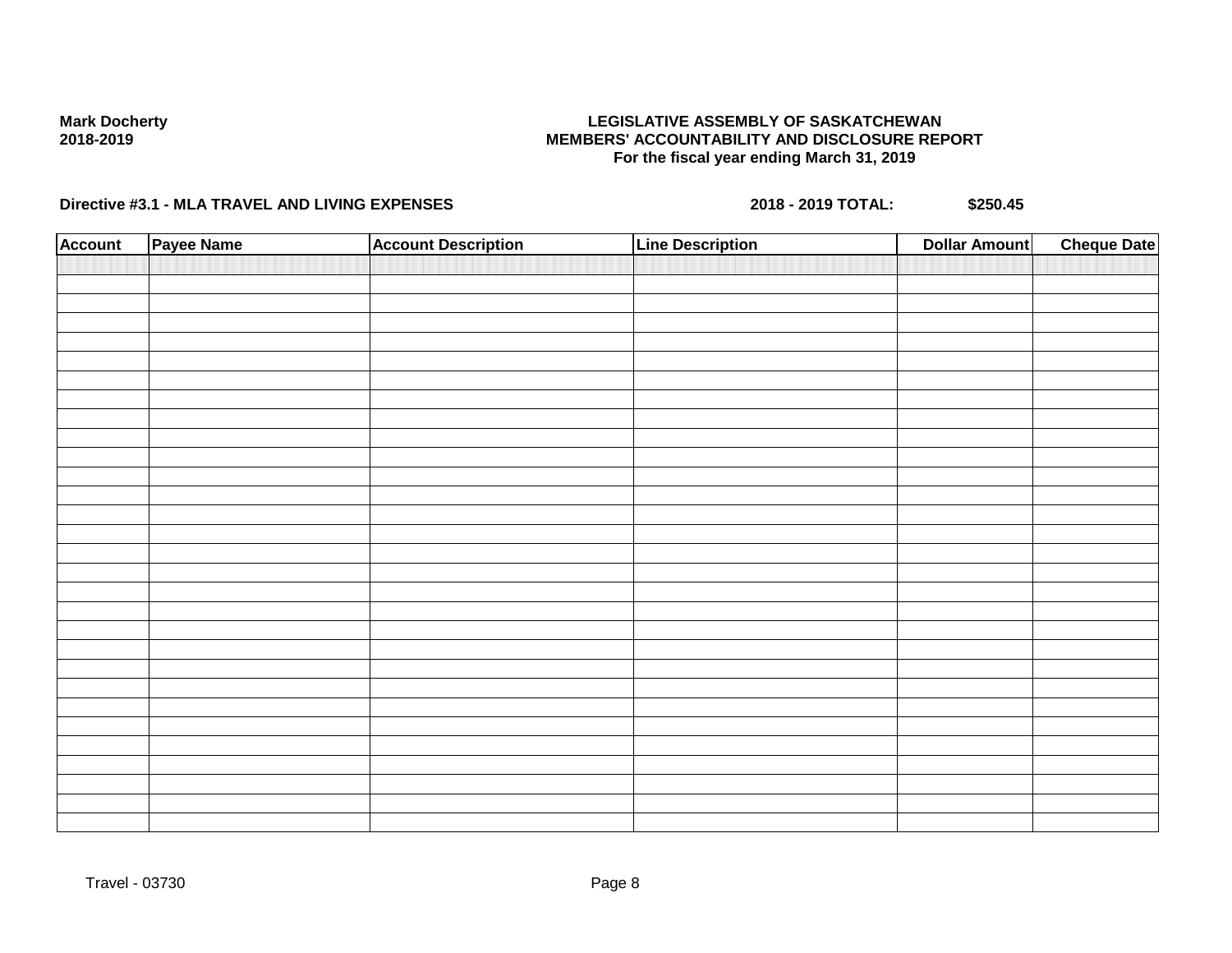## **LEGISLATIVE ASSEMBLY OF SASKATCHEWAN MEMBERS' ACCOUNTABILITY AND DISCLOSURE REPORT For the fiscal year ending March 31, 2019**

| <b>Account</b> | Payee Name | <b>Account Description</b> | <b>Line Description</b> | <b>Dollar Amount</b> | <b>Cheque Date</b> |
|----------------|------------|----------------------------|-------------------------|----------------------|--------------------|
|                |            |                            |                         |                      |                    |
|                |            |                            |                         |                      |                    |
|                |            |                            |                         |                      |                    |
|                |            |                            |                         |                      |                    |
|                |            |                            |                         |                      |                    |
|                |            |                            |                         |                      |                    |
|                |            |                            |                         |                      |                    |
|                |            |                            |                         |                      |                    |
|                |            |                            |                         |                      |                    |
|                |            |                            |                         |                      |                    |
|                |            |                            |                         |                      |                    |
|                |            |                            |                         |                      |                    |
|                |            |                            |                         |                      |                    |
|                |            |                            |                         |                      |                    |
|                |            |                            |                         |                      |                    |
|                |            |                            |                         |                      |                    |
|                |            |                            |                         |                      |                    |
|                |            |                            |                         |                      |                    |
|                |            |                            |                         |                      |                    |
|                |            |                            |                         |                      |                    |
|                |            |                            |                         |                      |                    |
|                |            |                            |                         |                      |                    |
|                |            |                            |                         |                      |                    |
|                |            |                            |                         |                      |                    |
|                |            |                            |                         |                      |                    |
|                |            |                            |                         |                      |                    |
|                |            |                            |                         |                      |                    |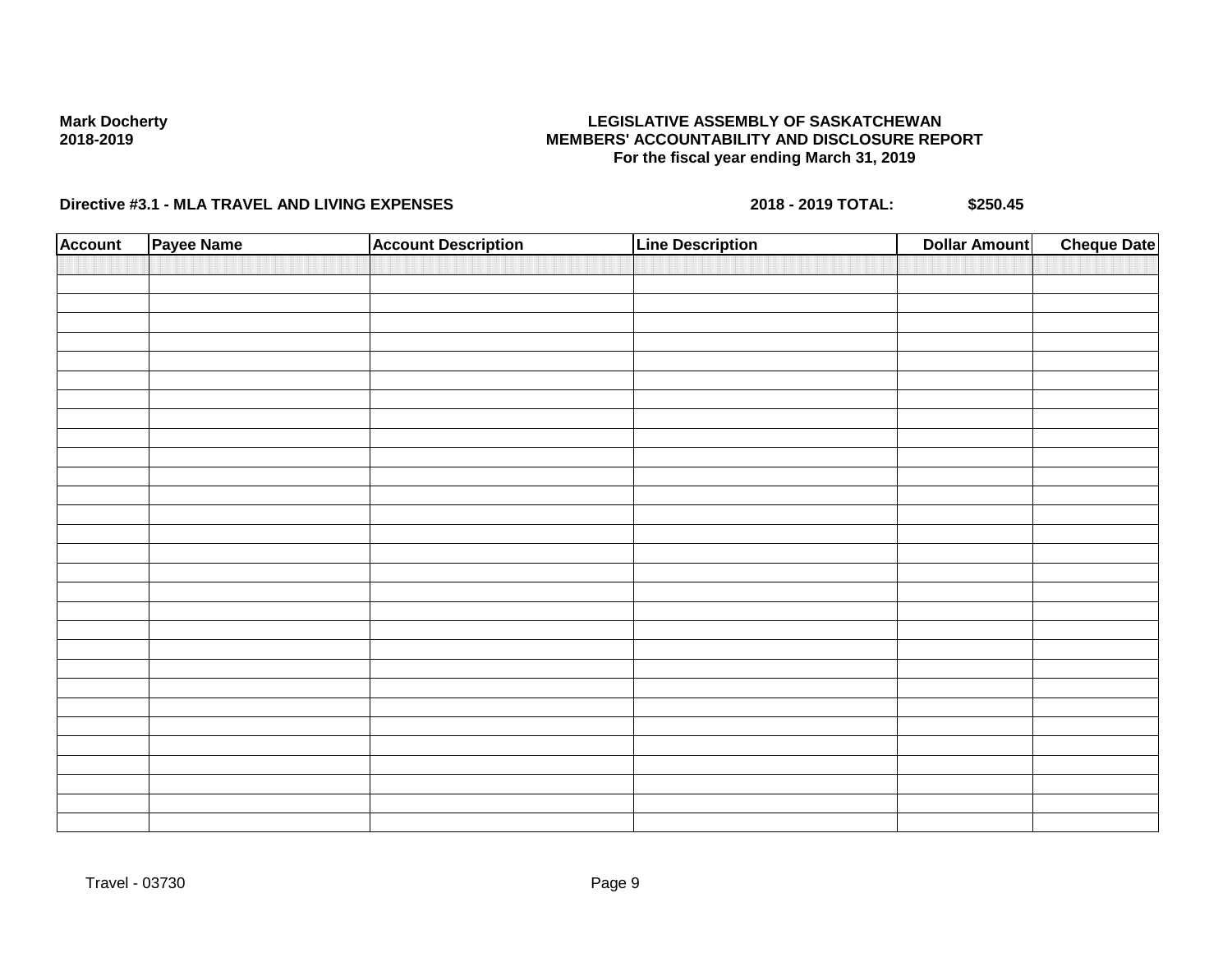## **LEGISLATIVE ASSEMBLY OF SASKATCHEWAN MEMBERS' ACCOUNTABILITY AND DISCLOSURE REPORT For the fiscal year ending March 31, 2019**

| <b>Account</b> | <b>Payee Name</b> | <b>Account Description</b> | <b>Line Description</b> | Dollar Amount | <b>Cheque Date</b> |
|----------------|-------------------|----------------------------|-------------------------|---------------|--------------------|
|                |                   |                            |                         |               |                    |
|                |                   |                            |                         |               |                    |
|                |                   |                            |                         |               |                    |
|                |                   |                            |                         |               |                    |
|                |                   |                            |                         |               |                    |
|                |                   |                            |                         |               |                    |
|                |                   |                            |                         |               |                    |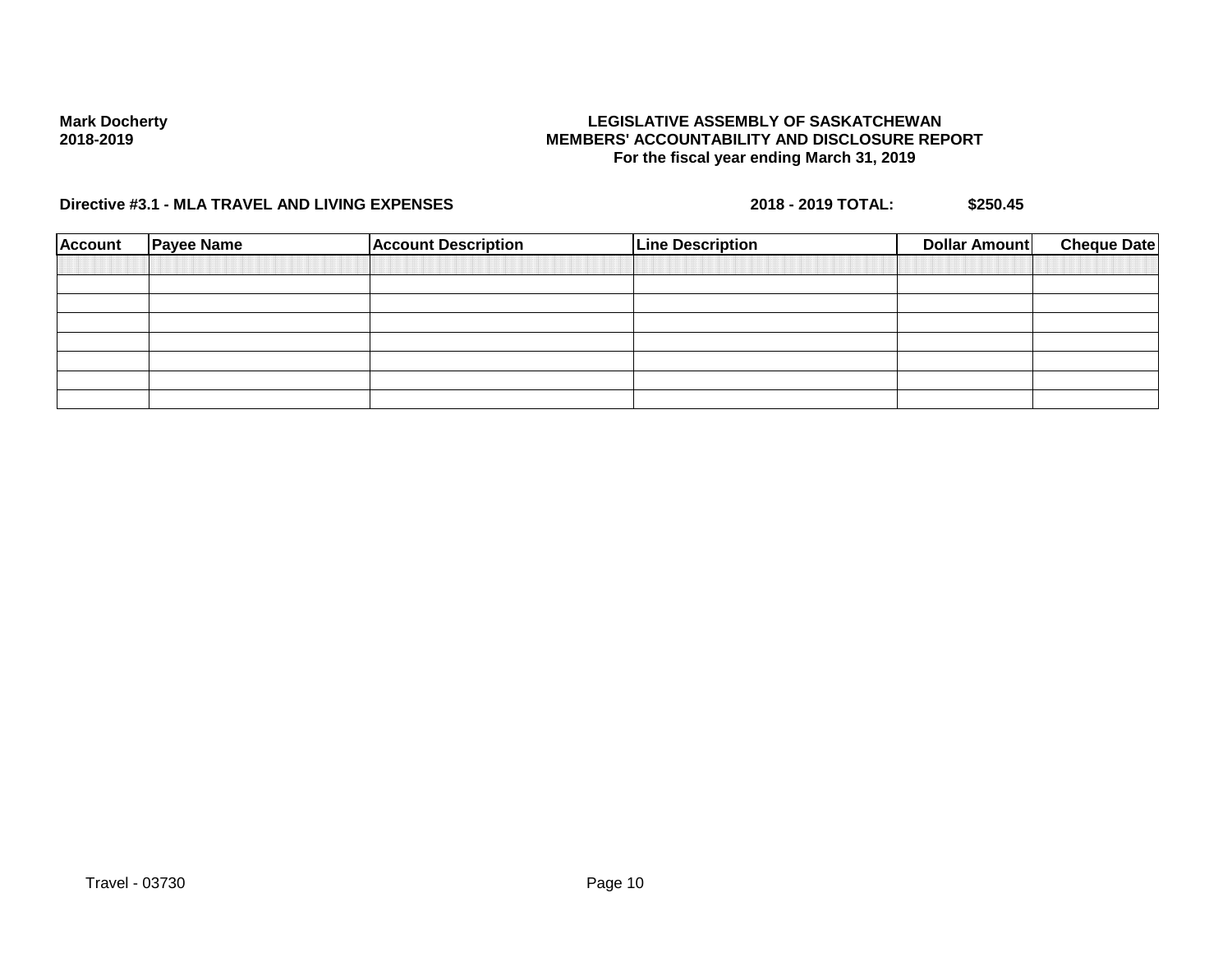## **LEGISLATIVE ASSEMBLY OF SASKATCHEWAN MEMBERS' ACCOUNTABILITY AND DISCLOSURE REPORT For the fiscal year ending March 31, 2019**

| <b>Account</b> | <b>Payee Name</b>                                     | <b>Account Description</b>                | <b>Line Description</b>          | <b>Dollar Amount</b> | <b>Cheque Date</b> |
|----------------|-------------------------------------------------------|-------------------------------------------|----------------------------------|----------------------|--------------------|
|                |                                                       |                                           |                                  |                      |                    |
|                | <b>WINNIPEG STREET BUSINESS</b>                       |                                           |                                  |                      |                    |
| 522000         | <b>CENTRE LTD.</b>                                    | Rent of Ground, Buildings and Other Space | APRIL 2018 MLA OFFICE RENT       | 2,184.73             | $04 - 01 - 18$     |
|                | <b>WINNIPEG STREET BUSINESS</b>                       |                                           |                                  |                      |                    |
| 522000         | <b>CENTRE LTD.</b>                                    | Rent of Ground, Buildings and Other Space | JUNE 2018 MLA OFFICE RENT        | 2,184.73             | 05-18-18           |
|                | <b>WINNIPEG STREET BUSINESS</b>                       |                                           |                                  |                      |                    |
| 522000         | <b>CENTRE LTD.</b>                                    | Rent of Ground, Buildings and Other Space | MLA OFFICE RENT AUGUST 2018      | 2,184.73             | 07-23-18           |
|                | <b>WINNIPEG STREET BUSINESS</b><br><b>CENTRE LTD.</b> |                                           |                                  |                      |                    |
| 522000         | <b>WINNIPEG STREET BUSINESS</b>                       | Rent of Ground, Buildings and Other Space | MLA OFFICE RENT OCTOBER 2018     | 2,184.73             | 09-20-18           |
| 522000         | <b>CENTRE LTD.</b>                                    | Rent of Ground, Buildings and Other Space | MLA OFFICE RENT DECEMBER 2018    | 2,184.73             | $12 - 01 - 18$     |
|                | WINNIPEG STREET BUSINESS                              |                                           |                                  |                      |                    |
| 522000         | <b>CENTRE LTD.</b>                                    | Rent of Ground, Buildings and Other Space | FEBRUARY 2019 MLA OFFICE RENT    | 2,184.73             | $01 - 15 - 19$     |
|                | <b>WINNIPEG STREET BUSINESS</b>                       |                                           |                                  |                      |                    |
| 522000         | <b>CENTRE LTD.</b>                                    | Rent of Ground, Buildings and Other Space | ANNUAL OPERATING COSTS NO GST    | 611.61               | 02-01-19           |
| 522200         | <b>GOLD BUSINESS MACHINES LTD.</b>                    | Rent of Photocopiers                      | <b>COPIER CHARGES</b>            | 44.81                | $05 - 01 - 18$     |
| 522200         | <b>GOLD BUSINESS MACHINES LTD.</b>                    | <b>Rent of Photocopiers</b>               | <b>COPIER RENTAL</b>             | 44.81                | $07 - 01 - 18$     |
| 522200         | <b>GOLD BUSINESS MACHINES LTD.</b>                    | Rent of Photocopiers                      | <b>COPIER CHARGES</b>            | 44.81                | 08-01-18           |
| 522200         | <b>GOLD BUSINESS MACHINES LTD</b>                     | Rent of Photocopiers                      | <b>COPIER CHARGES</b>            | 44.81                | 08-01-18           |
| 522200         | <b>GOLD BUSINESS MACHINES LTD.</b>                    | <b>Rent of Photocopiers</b>               | <b>COPIER CHARGES</b>            | 44.81                | $10 - 01 - 18$     |
| 522200         | <b>GOLD BUSINESS MACHINES LTD.</b>                    | <b>Rent of Photocopiers</b>               | <b>COPIER CHARGES</b>            | 44.81                | $10 - 01 - 18$     |
| 522200         | <b>GOLD BUSINESS MACHINES LTD.</b>                    | Rent of Photocopiers                      | <b>COPIER CHARGES</b>            | 44.81                | $11-01-18$         |
| 522200         | <b>GOLD BUSINESS MACHINES LTD.</b>                    | Rent of Photocopiers                      | <b>COPIER RENTAL</b>             | 67.20                | $01 - 01 - 19$     |
| 522200         | <b>GOLD BUSINESS MACHINES LTD.</b>                    | Rent of Photocopiers                      | <b>COPIER CHARGES</b>            | 68.79                | $02 - 01 - 19$     |
| 522200         | <b>GOLD BUSINESS MACHINES LTD</b>                     | Rent of Photocopiers                      | <b>COPIER CHARGES</b>            | 44.81                | 02-01-19           |
| 522200         | <b>GOLD BUSINESS MACHINES LTD.</b>                    | Rent of Photocopiers                      | <b>COPIER CHARGES</b>            | 67.20                | 02-01-19           |
|                | MINISTER OF FINANCE-MINISTRY                          |                                           |                                  |                      |                    |
| 522200         | OF CENTRAL SERVICES                                   | Rent of Photocopiers                      | <b>COPIER SERVICE FEES</b>       | 50.00                | $01 - 01 - 19$     |
| 522300         | <b>CROWN SHRED &amp; RECYCLING</b>                    | Rent of Other Equipment and Material      | MAY 2018 BIN RENTAL              | 10.00                | $05 - 15 - 18$     |
| 522300         | <b>CROWN SHRED &amp; RECYCLING</b>                    | Rent of Other Equipment and Material      | JUNE 2018 BIN RENTAL             | 10.00                | 06-15-18           |
| 522300         | <b>CROWN SHRED &amp; RECYCLING</b>                    | Rent of Other Equipment and Material      | <b>BIN RENTAL</b>                | 10.00                | 08-01-18           |
| 522300         | <b>CROWN SHRED &amp; RECYCLING</b>                    | Rent of Other Equipment and Material      | <b>SEPT RECYCLING BIN RENTAL</b> | 10.00                | $10 - 01 - 18$     |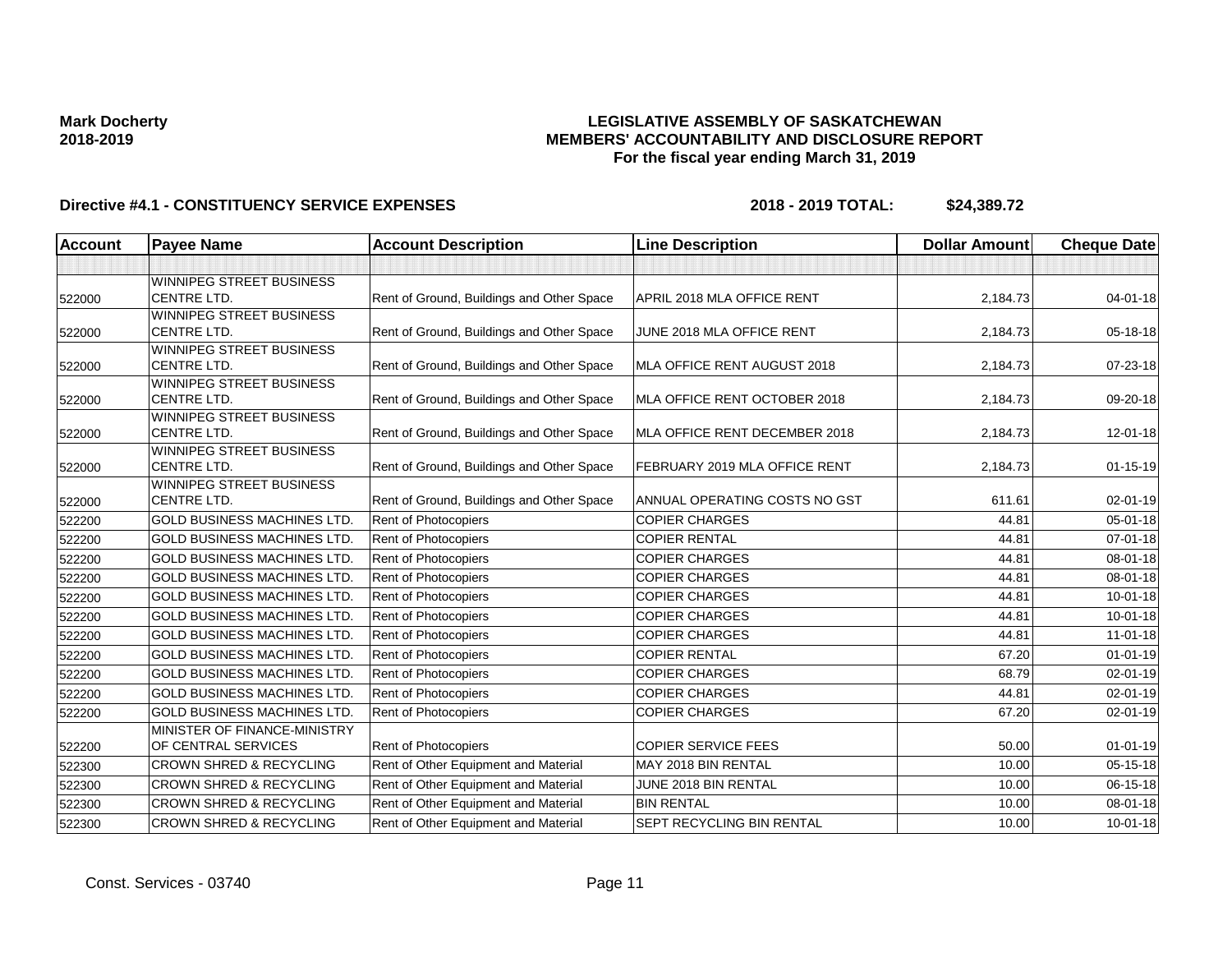## **LEGISLATIVE ASSEMBLY OF SASKATCHEWAN MEMBERS' ACCOUNTABILITY AND DISCLOSURE REPORT For the fiscal year ending March 31, 2019**

| <b>Account</b> | <b>Payee Name</b>                   | <b>Account Description</b>           | <b>Line Description</b>           | <b>Dollar Amount</b> | <b>Cheque Date</b> |
|----------------|-------------------------------------|--------------------------------------|-----------------------------------|----------------------|--------------------|
|                |                                     |                                      |                                   |                      |                    |
| 522500         | HARVARD WESTERN INSURANCE           | Insurance Premiums                   | <b>INSURANCE PREMIUMS</b>         | 333.37               | $02 - 01 - 19$     |
| 522700         | SASKENERGY INCORPORATED             | Utilities - Electricity and Nat Gas  | 24583408331 APR/18                | 186.47               | $05 - 01 - 18$     |
| 522700         | <b>SASKENERGY INCORPORATED</b>      | Utilities - Electricity and Nat Gas  | 24583408331 JUNE 25 2018          | 44.70                | 07-01-18           |
| 522700         | <b>SASKENERGY INCORPORATED</b>      | Utilities - Electricity and Nat Gas  | 24583408331 AUG 27 2018           | 40.43                | $10 - 01 - 18$     |
| 522700         | SASKENERGY INCORPORATED             | Utilities - Electricity and Nat Gas  | 24583408331 OCT 25 2018           | 154.70               | $11 - 01 - 18$     |
| 522700         | <b>SASKENERGY INCORPORATED</b>      | Utilities - Electricity and Nat Gas  | 24583408331 DEC 24 2018           | 187.30               | $01 - 01 - 19$     |
| 522700         | <b>SASKENERGY INCORPORATED</b>      | Utilities - Electricity and Nat Gas  | 24583408331 FEBRUARY 25, 2019     | 291.51               | 03-01-19           |
| 522700         | SASKPOWER CORPORATION               | Utilities - Electricity and Nat Gas  | 510004171458 APRIL 28, 2018       | 361.29               | 05-01-18           |
| 522700         | <b>SASKPOWER CORPORATION</b>        | Utilities - Electricity and Nat Gas  | 510004171458 JUNE 25 2018         | 474.76               | 07-01-18           |
| 522700         | <b>SASKPOWER CORPORATION</b>        | Utilities - Electricity and Nat Gas  | 510004171458 AUG 26 2018          | 164.35               | $10 - 01 - 18$     |
| 522700         | SASKPOWER CORPORATION               | Utilities - Electricity and Nat Gas  | 510004171458 OCT 24 2018          | 374.20               | $11-01-18$         |
| 522700         | <b>SASKPOWER CORPORATION</b>        | Utilities - Electricity and Nat Gas  | 510004171458 DEC 24 2018          | 375.47               | $01 - 01 - 19$     |
| 525000         | <b>CANADA POST CORPORATION</b>      | Postal, Courier, Freight and Related | POSTAGE FOR MAILOUT               | 1,176.64             | 08-01-18           |
|                | PRAIRIE ADVERTISING                 |                                      |                                   |                      |                    |
| 525000         | DISTRIBUTORS LTD.                   | Postal, Courier, Freight and Related | <b>MAIL PREP</b>                  | 173.58               | 06-11-18           |
| 528000         | <b>BTS GROUP INC.</b>               | <b>Support Services</b>              | <b>IT SUPPORT</b>                 | 116.60               | 02-01-19           |
| 528000         | <b>IBTS GROUP INC.</b>              | <b>Support Services</b>              | <b>IT SUPPORT NO GST</b>          | 174.90               | 03-01-19           |
| 529000         | <b>CROWN SHRED &amp; RECYCLING</b>  | <b>General Contractual Services</b>  | <b>SHREDDING</b>                  | 60.50                | 06-01-18           |
| 529000         | <b>CROWN SHRED &amp; RECYCLING</b>  | <b>General Contractual Services</b>  | SHREDDING SERVICES                | 10.00                | 06-01-18           |
| 529000         | <b>CROWN SHRED &amp; RECYCLING</b>  | <b>General Contractual Services</b>  | MONTHLY BILL RENTAL               | 10.00                | $10 - 01 - 18$     |
| 529000         | <b>CROWN SHRED &amp; RECYCLING</b>  | <b>General Contractual Services</b>  | <b>CONTRACTOR SERVICES</b>        | 10.00                | $11-01-18$         |
| 529000         | <b>CROWN SHRED &amp; RECYCLING</b>  | <b>General Contractual Services</b>  | NOVEMBER 2018 BIN RENTAL          | 10.00                | 12-01-18           |
| 529000         | <b>CROWN SHRED &amp; RECYCLING</b>  | <b>General Contractual Services</b>  | <b>MONTHLY BIN RENTAL</b>         | 10.00                | $01 - 01 - 19$     |
| 529000         | <b>CROWN SHRED &amp; RECYCLING</b>  | <b>General Contractual Services</b>  | SHREDDING SERVICES                | 120.00               | 02-01-19           |
| 529000         | <b>PRATT, ROSS</b>                  | <b>General Contractual Services</b>  | INSTALLATION OF OFFICE FURNISHING | 85.00                | 06-01-18           |
| 529000         | SECURITY KEY & LOCK SERVICE<br>LTD. | <b>General Contractual Services</b>  | <b>LOCK SERVICE</b>               | 94.34                | $10 - 01 - 18$     |
|                | ABORIGINAL CONSULTING               |                                      |                                   |                      |                    |
| 530500         | SERVICES (ACS)                      | <b>Media Placement</b>               | <b>ADVERTISING</b>                | 260.00               | 06-13-18           |
| 530500         | <b>CREATIVE FIRE</b>                | Media Placement                      | <b>ADVERTISING</b>                | 2,316.03             | 12-01-18           |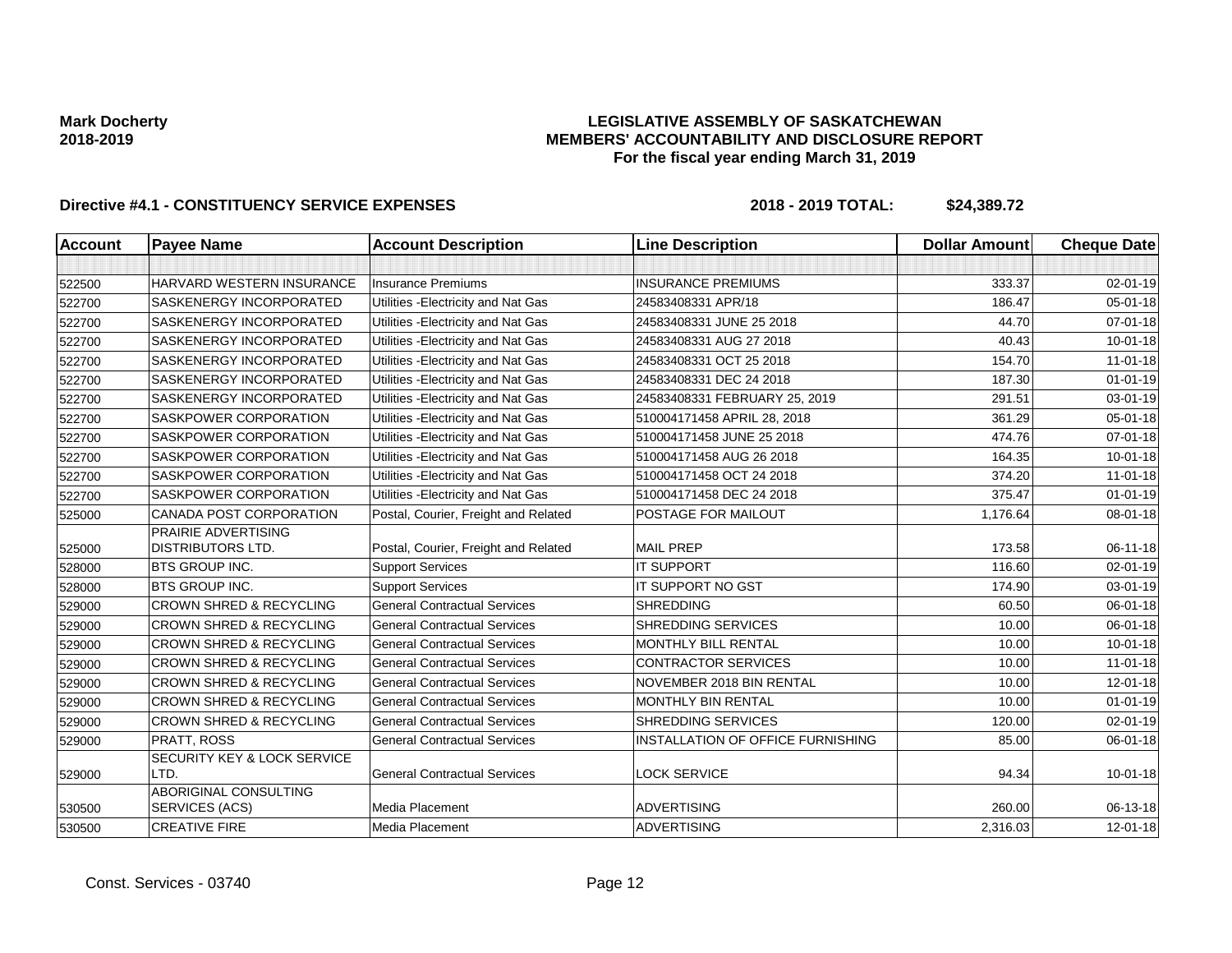## **LEGISLATIVE ASSEMBLY OF SASKATCHEWAN MEMBERS' ACCOUNTABILITY AND DISCLOSURE REPORT For the fiscal year ending March 31, 2019**

| <b>Account</b> | <b>Payee Name</b>                  | <b>Account Description</b>                                        | <b>Line Description</b>       | <b>Dollar Amount</b> | <b>Cheque Date</b> |
|----------------|------------------------------------|-------------------------------------------------------------------|-------------------------------|----------------------|--------------------|
|                |                                    |                                                                   |                               |                      |                    |
| 530800         | <b>WESTERN LITHO PRINTERS LTD.</b> | Publications                                                      | NEWSLETTERS NO GST            | 1,082.00             | $08 - 01 - 18$     |
| 530800         | <b>WESTERN LITHO PRINTERS LTD.</b> | Publications                                                      | NEWSLETTERS NO GST            | $-1,082.00$          | 09-24-18           |
| 530900         | <b>BAZAAR &amp; NOVELTY</b>        | <b>Promotional Items</b>                                          | PROMOTIONAL ITEMS - FLAGS     | 174.74               | 06-08-18           |
| 530900         | <b>BAZAAR &amp; NOVELTY</b>        | Promotional Items                                                 | <b>SASK FLAGS</b>             | 44.20                | 02-01-19           |
| 530900         | TREASURE HOUSE IMPORTS LTD.        | <b>Promotional Items</b>                                          | <b>SASK PINS</b>              | 288.00               | 09-01-18           |
| 542000         | <b>SHAW, KRISTY ANNE</b>           | Travel                                                            | C.A. TRAVEL APRIL 25, 2018    | 65.00                | 05-01-18           |
| 542000         | SHAW, KRISTY ANNE                  | Travel                                                            | CA TRAVEL JUNE 20-JULY 1 2018 | 24.02                | 07-01-18           |
| 542000         | <b>SHAW, KRISTY ANNE</b>           | Travel                                                            | CA TRAVEL JUNE 15-17 2018     | 24.83                | $07 - 01 - 18$     |
| 542000         | SHAW, KRISTY ANNE                  | Travel                                                            | CA TRAVEL MAY 7 2018          | 18.30                | $07 - 01 - 18$     |
| 542000         | SHAW, KRISTY ANNE                  | Travel                                                            | CA TRAVEL JUNE 1-9 2018       | 20.98                | 07-01-18           |
| 542000         | SHAW, KRISTY ANNE                  | Travel                                                            | CA TRAVEL SEP 13-DEC 11 2018  | 86.76                | $01 - 01 - 19$     |
| 542000         | SHAW, KRISTY ANNE                  | Travel                                                            | CA TRAVEL JAN 17-FEB 28 2019  | 45.60                | $03 - 01 - 19$     |
| 543201         | LEGISLATIVE FOOD SERVICE           | Deputy Minister/Ministry Head Business<br>Expenses - Refreshments | <b>STUDENT DRINKS</b>         | 43.46                | $05 - 01 - 18$     |
| 543201         | LEGISLATIVE FOOD SERVICE           | Deputy Minister/Ministry Head Business<br>Expenses - Refreshments | <b>STUDENT DRINKS</b>         | 72.15                | $01 - 01 - 19$     |
| 555000         | <b>STAPLES BUSINESS DEPOT</b>      | <b>Other Material and Supplies</b>                                | 93684 OFFICE SUPPLIES         | 63.35                | 05-08-18           |
| 555000         | <b>STAPLES BUSINESS DEPOT</b>      | Other Material and Supplies                                       | 93684 MISC & OFFICE SUPPLIES  | 112.93               | $05 - 11 - 18$     |
| 555000         | <b>STAPLES BUSINESS DEPOT</b>      | <b>Other Material and Supplies</b>                                | <b>MISC OFFICE SUPPLIES</b>   | 93.96                | 06-01-18           |
| 555000         | <b>STAPLES BUSINESS DEPOT</b>      | Other Material and Supplies                                       | 93684 STAPLES OFFICE SUPPLIES | 133.43               | 09-01-18           |
| 555000         | <b>STAPLES BUSINESS DEPOT</b>      | Other Material and Supplies                                       | <b>MISC OFFICE SUPPLIES</b>   | 63.04                | $10 - 01 - 18$     |
| 555000         | <b>STAPLES BUSINESS DEPOT</b>      | <b>Other Material and Supplies</b>                                | OFFICE SUPPLIES               | 163.28               | 12-01-18           |
| 555000         | <b>STAPLES BUSINESS DEPOT</b>      | Other Material and Supplies                                       | <b>MISC OFFICE SUPPLIES</b>   | 139.32               | $01 - 01 - 19$     |
| 555000         | <b>STAPLES BUSINESS DEPOT</b>      | <b>Other Material and Supplies</b>                                | <b>MISC OFFICE SUPPLIES</b>   | 23.31                | $01 - 01 - 19$     |
| 555000         | <b>STAPLES BUSINESS DEPOT</b>      | Other Material and Supplies                                       | MISC OFFICE SUPPLIES          | 110.75               | $01 - 01 - 19$     |
| 555000         | <b>STAPLES BUSINESS DEPOT</b>      | Other Material and Supplies                                       | <b>MISC OFFICE SUPPLIES</b>   | 125.13               | 03-01-19           |
| 564600         | <b>STAPLES BUSINESS DEPOT</b>      | Computer Software - Exp                                           | 93684 SOFTWARE                | 41.40                | 05-03-18           |
| 565200         | <b>SUPREME BASICS</b>              | Office Furniture and Equipment - Exp                              | <b>OFFICE FURNITURE</b>       | 423.98               | 03-12-19           |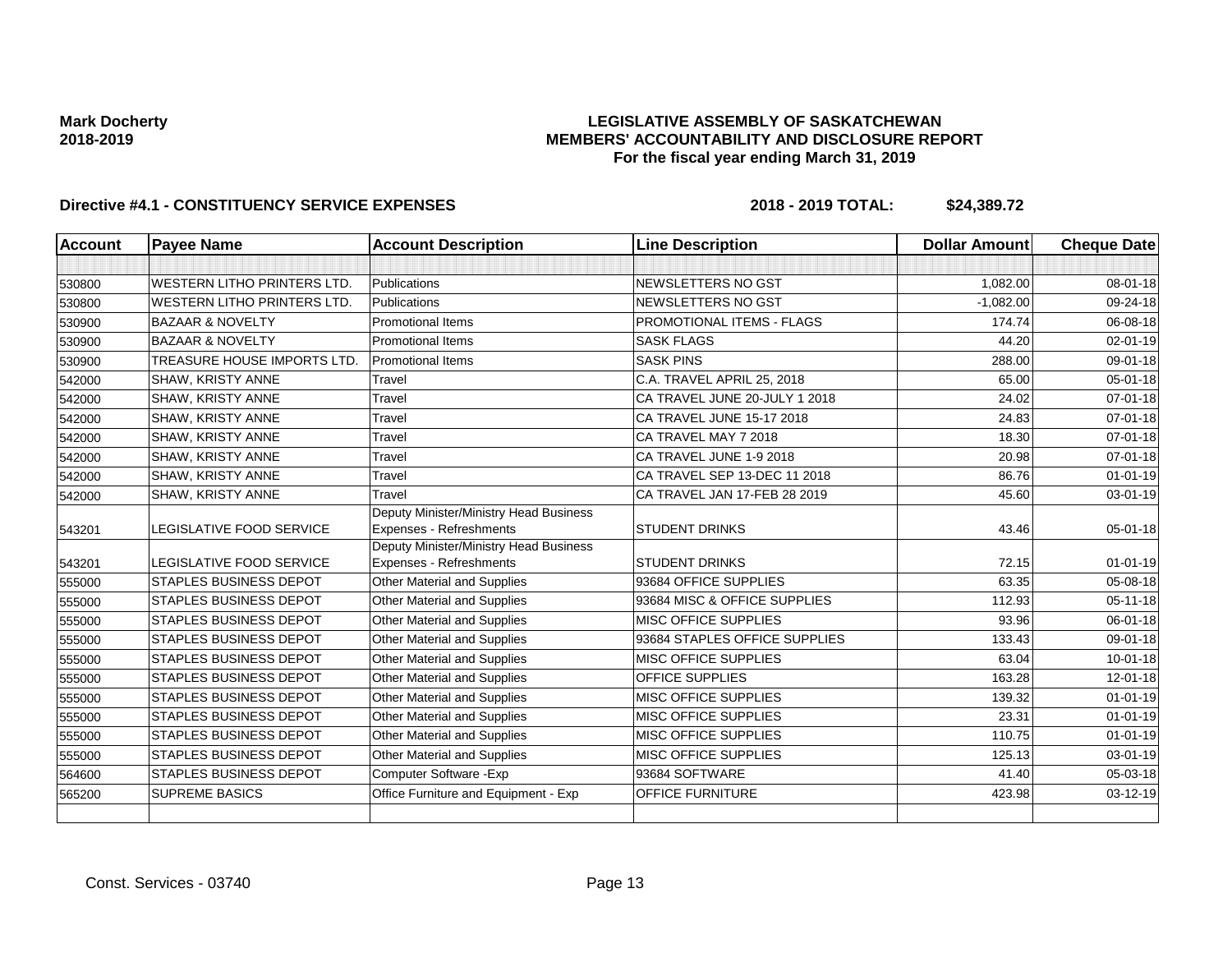## **LEGISLATIVE ASSEMBLY OF SASKATCHEWAN MEMBERS' ACCOUNTABILITY AND DISCLOSURE REPORT For the fiscal year ending March 31, 2019**

| <b>Account</b> | Payee Name | <b>Account Description</b> | <b>Line Description</b> | <b>Dollar Amount</b> | <b>Cheque Date</b> |
|----------------|------------|----------------------------|-------------------------|----------------------|--------------------|
|                |            |                            |                         |                      |                    |
|                |            |                            |                         |                      |                    |
|                |            |                            |                         |                      |                    |
|                |            |                            |                         |                      |                    |
|                |            |                            |                         |                      |                    |
|                |            |                            |                         |                      |                    |
|                |            |                            |                         |                      |                    |
|                |            |                            |                         |                      |                    |
|                |            |                            |                         |                      |                    |
|                |            |                            |                         |                      |                    |
|                |            |                            |                         |                      |                    |
|                |            |                            |                         |                      |                    |
|                |            |                            |                         |                      |                    |
|                |            |                            |                         |                      |                    |
|                |            |                            |                         |                      |                    |
|                |            |                            |                         |                      |                    |
|                |            |                            |                         |                      |                    |
|                |            |                            |                         |                      |                    |
|                |            |                            |                         |                      |                    |
|                |            |                            |                         |                      |                    |
|                |            |                            |                         |                      |                    |
|                |            |                            |                         |                      |                    |
|                |            |                            |                         |                      |                    |
|                |            |                            |                         |                      |                    |
|                |            |                            |                         |                      |                    |
|                |            |                            |                         |                      |                    |
|                |            |                            |                         |                      |                    |
|                |            |                            |                         |                      |                    |
|                |            |                            |                         |                      |                    |
|                |            |                            |                         |                      |                    |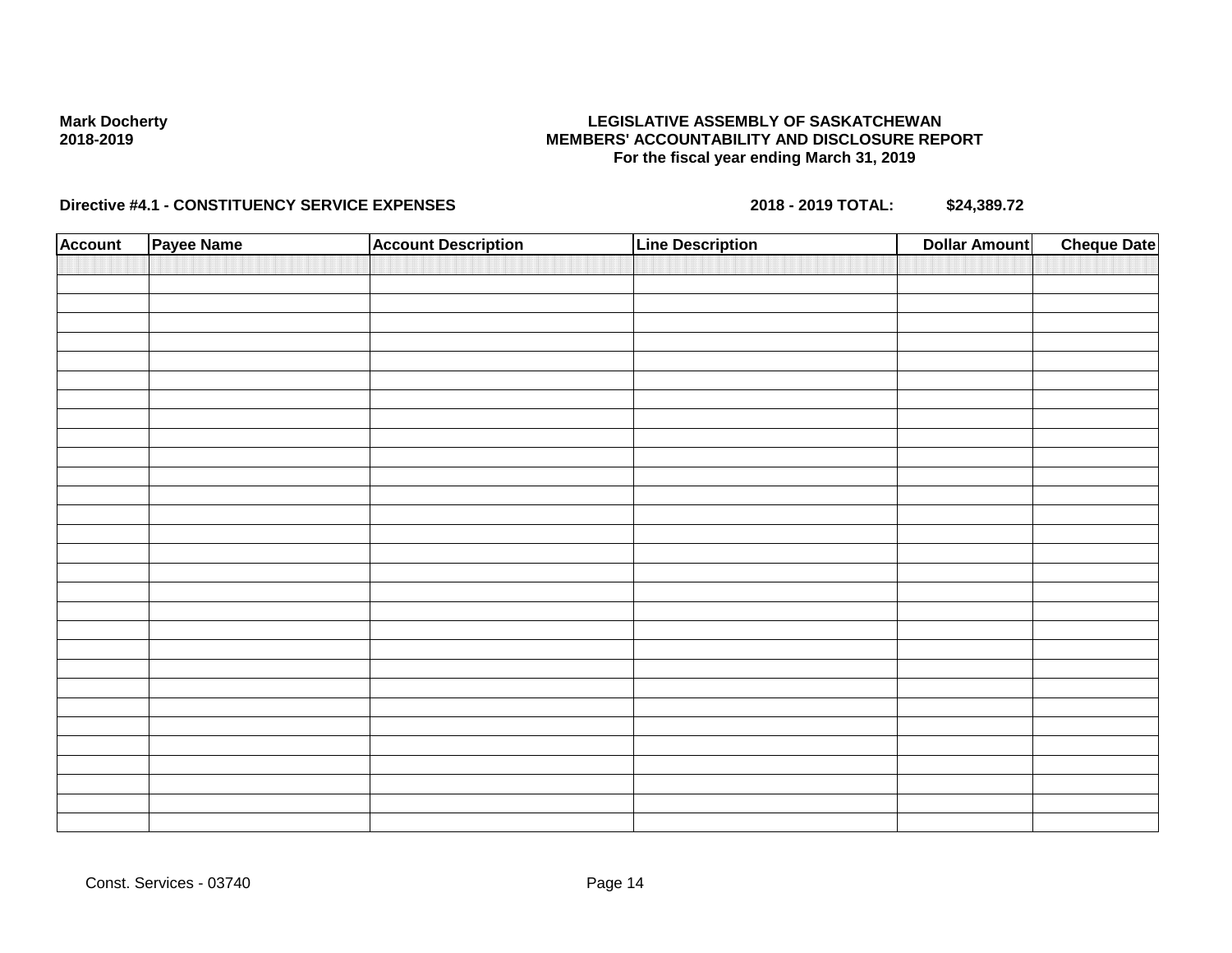## **LEGISLATIVE ASSEMBLY OF SASKATCHEWAN MEMBERS' ACCOUNTABILITY AND DISCLOSURE REPORT For the fiscal year ending March 31, 2019**

| <b>Account</b> | Payee Name | <b>Account Description</b> | Line Description | <b>Dollar Amount</b> | <b>Cheque Date</b> |
|----------------|------------|----------------------------|------------------|----------------------|--------------------|
|                |            |                            |                  |                      |                    |
|                |            |                            |                  |                      |                    |
|                |            |                            |                  |                      |                    |
|                |            |                            |                  |                      |                    |
|                |            |                            |                  |                      |                    |
|                |            |                            |                  |                      |                    |
|                |            |                            |                  |                      |                    |
|                |            |                            |                  |                      |                    |
|                |            |                            |                  |                      |                    |
|                |            |                            |                  |                      |                    |
|                |            |                            |                  |                      |                    |
|                |            |                            |                  |                      |                    |
|                |            |                            |                  |                      |                    |
|                |            |                            |                  |                      |                    |
|                |            |                            |                  |                      |                    |
|                |            |                            |                  |                      |                    |
|                |            |                            |                  |                      |                    |
|                |            |                            |                  |                      |                    |
|                |            |                            |                  |                      |                    |
|                |            |                            |                  |                      |                    |
|                |            |                            |                  |                      |                    |
|                |            |                            |                  |                      |                    |
|                |            |                            |                  |                      |                    |
|                |            |                            |                  |                      |                    |
|                |            |                            |                  |                      |                    |
|                |            |                            |                  |                      |                    |
|                |            |                            |                  |                      |                    |
|                |            |                            |                  |                      |                    |
|                |            |                            |                  |                      |                    |
|                |            |                            |                  |                      |                    |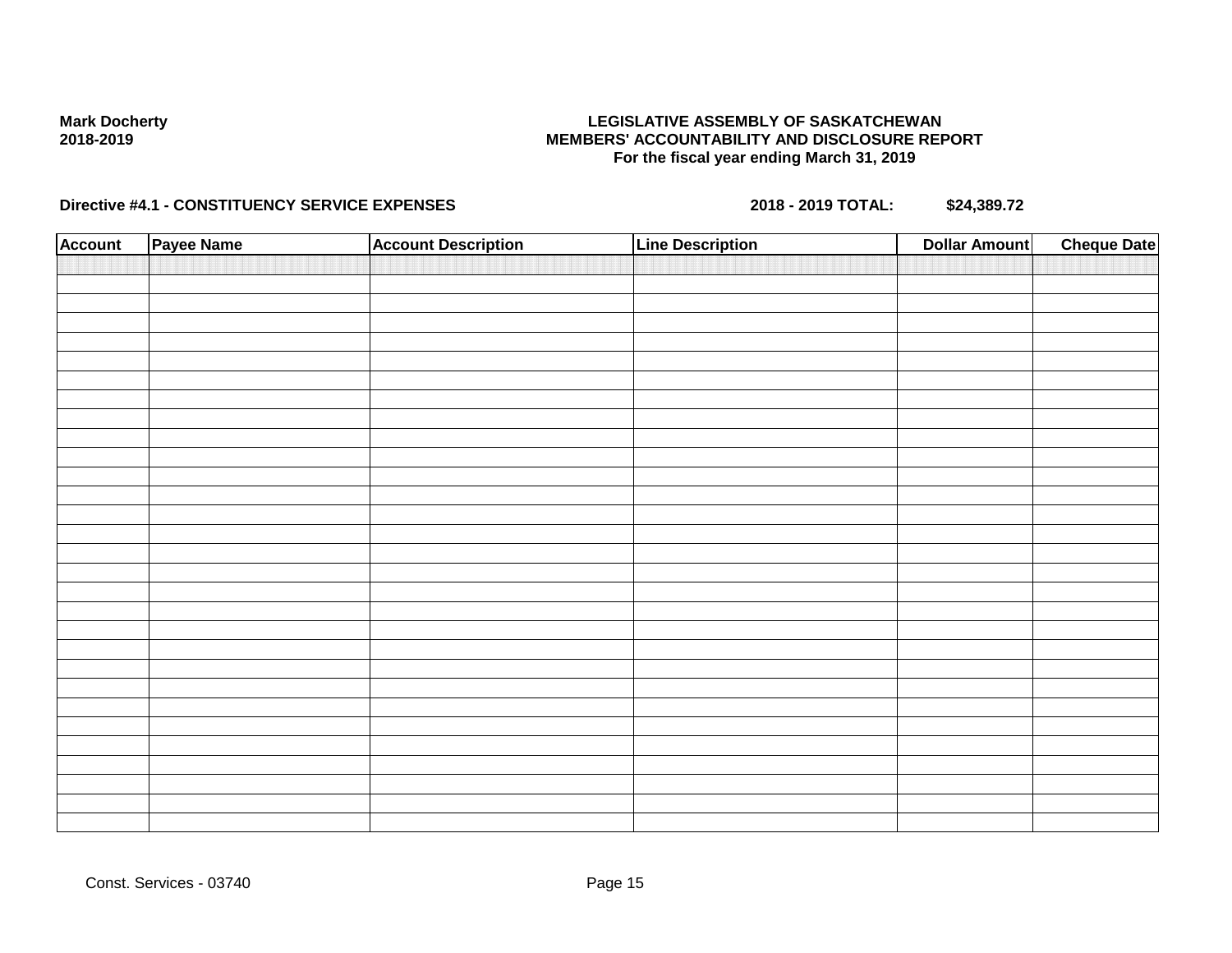## **LEGISLATIVE ASSEMBLY OF SASKATCHEWAN MEMBERS' ACCOUNTABILITY AND DISCLOSURE REPORT For the fiscal year ending March 31, 2019**

| <b>Account</b> | Payee Name | <b>Account Description</b> | <b>Line Description</b> | <b>Cheque Date</b><br><b>Dollar Amount</b> |
|----------------|------------|----------------------------|-------------------------|--------------------------------------------|
|                |            |                            |                         |                                            |
|                |            |                            |                         |                                            |
|                |            |                            |                         |                                            |
|                |            |                            |                         |                                            |
|                |            |                            |                         |                                            |
|                |            |                            |                         |                                            |
|                |            |                            |                         |                                            |
|                |            |                            |                         |                                            |
|                |            |                            |                         |                                            |
|                |            |                            |                         |                                            |
|                |            |                            |                         |                                            |
|                |            |                            |                         |                                            |
|                |            |                            |                         |                                            |
|                |            |                            |                         |                                            |
|                |            |                            |                         |                                            |
|                |            |                            |                         |                                            |
|                |            |                            |                         |                                            |
|                |            |                            |                         |                                            |
|                |            |                            |                         |                                            |
|                |            |                            |                         |                                            |
|                |            |                            |                         |                                            |
|                |            |                            |                         |                                            |
|                |            |                            |                         |                                            |
|                |            |                            |                         |                                            |
|                |            |                            |                         |                                            |
|                |            |                            |                         |                                            |
|                |            |                            |                         |                                            |
|                |            |                            |                         |                                            |
|                |            |                            |                         |                                            |
|                |            |                            |                         |                                            |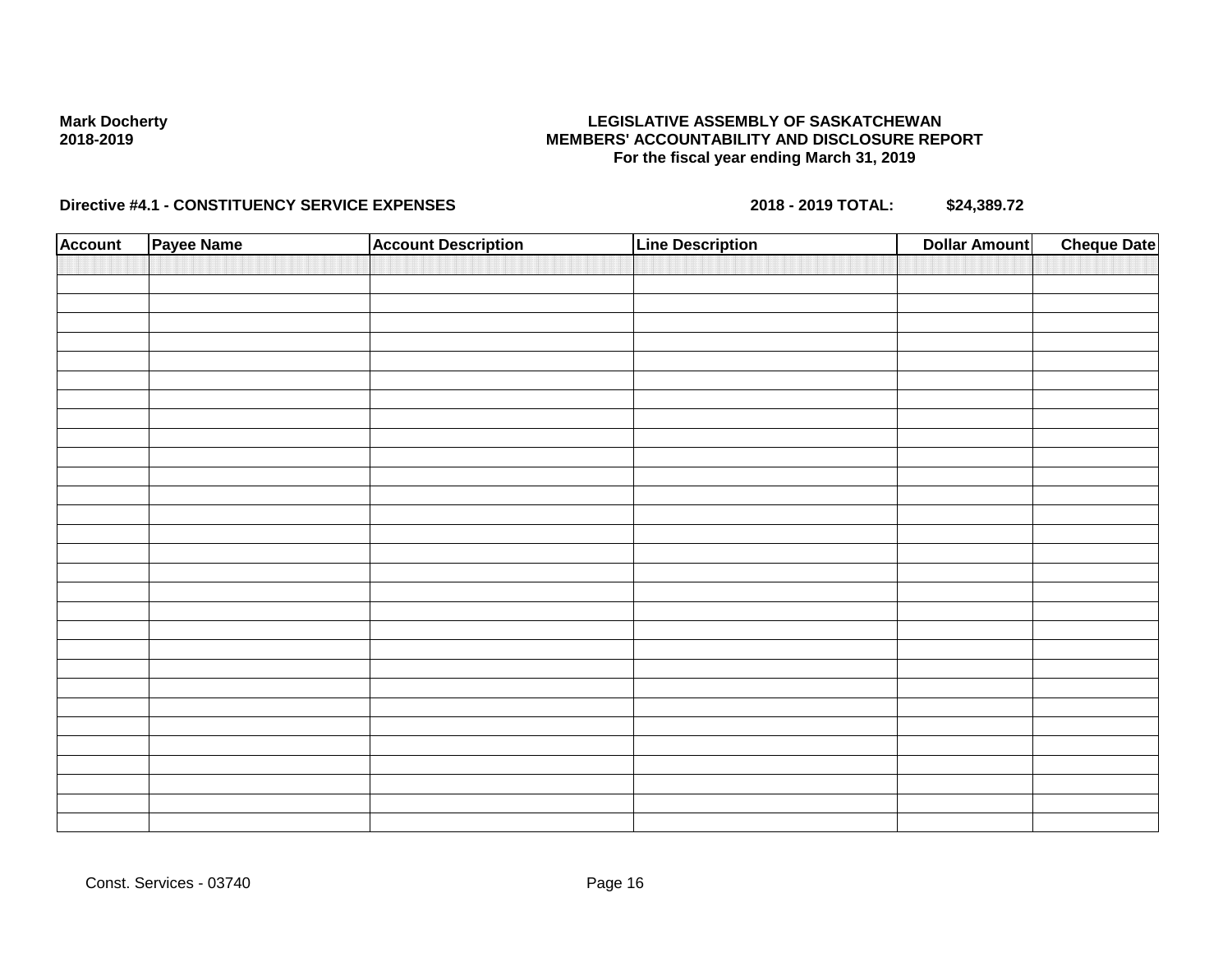## **LEGISLATIVE ASSEMBLY OF SASKATCHEWAN MEMBERS' ACCOUNTABILITY AND DISCLOSURE REPORT For the fiscal year ending March 31, 2019**

| <b>Account</b> | Payee Name | <b>Account Description</b> | <b>Line Description</b> | <b>Cheque Date</b><br><b>Dollar Amount</b> |
|----------------|------------|----------------------------|-------------------------|--------------------------------------------|
|                |            |                            |                         |                                            |
|                |            |                            |                         |                                            |
|                |            |                            |                         |                                            |
|                |            |                            |                         |                                            |
|                |            |                            |                         |                                            |
|                |            |                            |                         |                                            |
|                |            |                            |                         |                                            |
|                |            |                            |                         |                                            |
|                |            |                            |                         |                                            |
|                |            |                            |                         |                                            |
|                |            |                            |                         |                                            |
|                |            |                            |                         |                                            |
|                |            |                            |                         |                                            |
|                |            |                            |                         |                                            |
|                |            |                            |                         |                                            |
|                |            |                            |                         |                                            |
|                |            |                            |                         |                                            |
|                |            |                            |                         |                                            |
|                |            |                            |                         |                                            |
|                |            |                            |                         |                                            |
|                |            |                            |                         |                                            |
|                |            |                            |                         |                                            |
|                |            |                            |                         |                                            |
|                |            |                            |                         |                                            |
|                |            |                            |                         |                                            |
|                |            |                            |                         |                                            |
|                |            |                            |                         |                                            |
|                |            |                            |                         |                                            |
|                |            |                            |                         |                                            |
|                |            |                            |                         |                                            |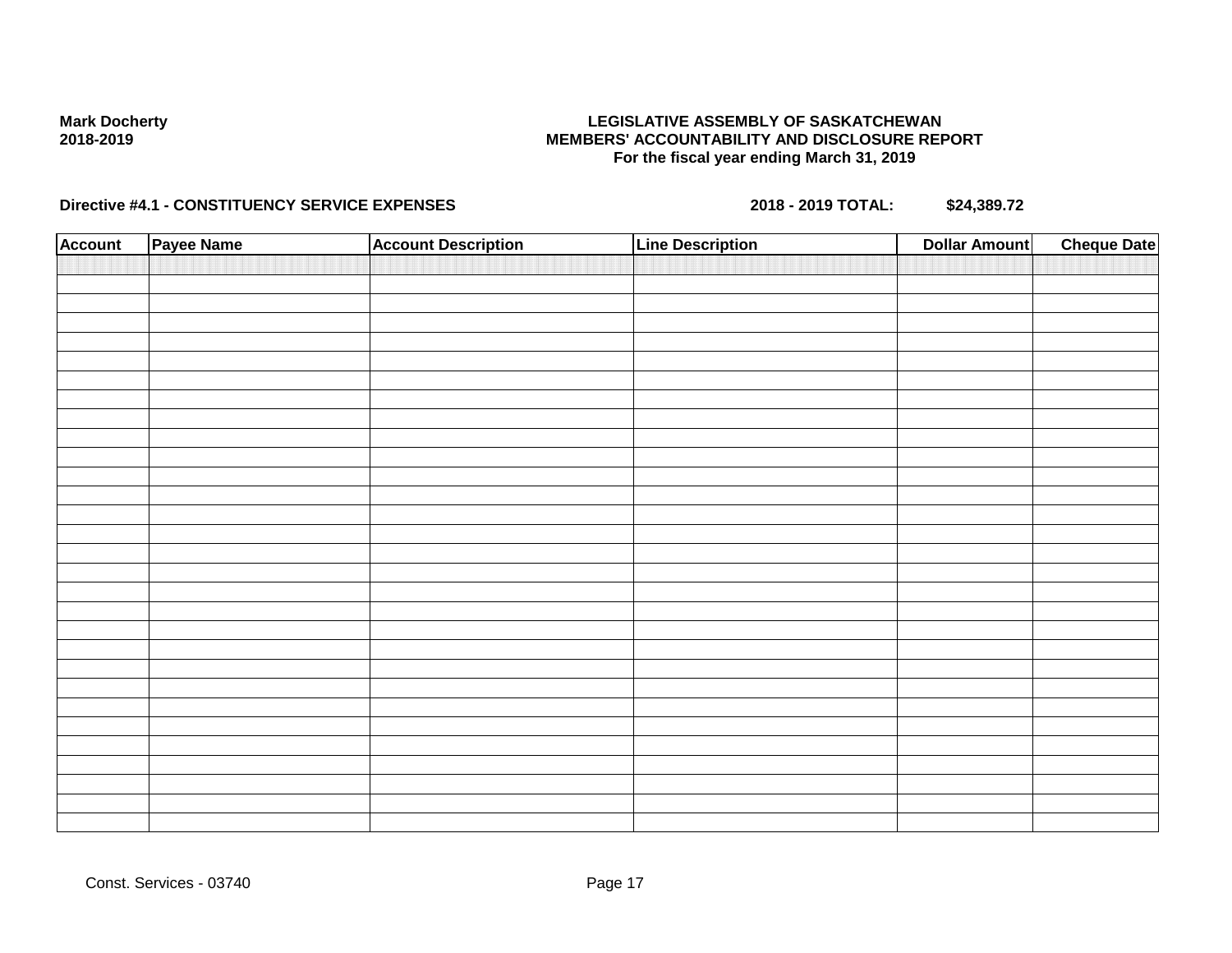## **LEGISLATIVE ASSEMBLY OF SASKATCHEWAN MEMBERS' ACCOUNTABILITY AND DISCLOSURE REPORT For the fiscal year ending March 31, 2019**

| <b>Account</b> | <b>Payee Name</b> | <b>Account Description</b> | <b>Line Description</b> | Dollar Amount | <b>Cheque Date</b> |
|----------------|-------------------|----------------------------|-------------------------|---------------|--------------------|
|                |                   |                            |                         |               |                    |
|                |                   |                            |                         |               |                    |
|                |                   |                            |                         |               |                    |
|                |                   |                            |                         |               |                    |
|                |                   |                            |                         |               |                    |
|                |                   |                            |                         |               |                    |
|                |                   |                            |                         |               |                    |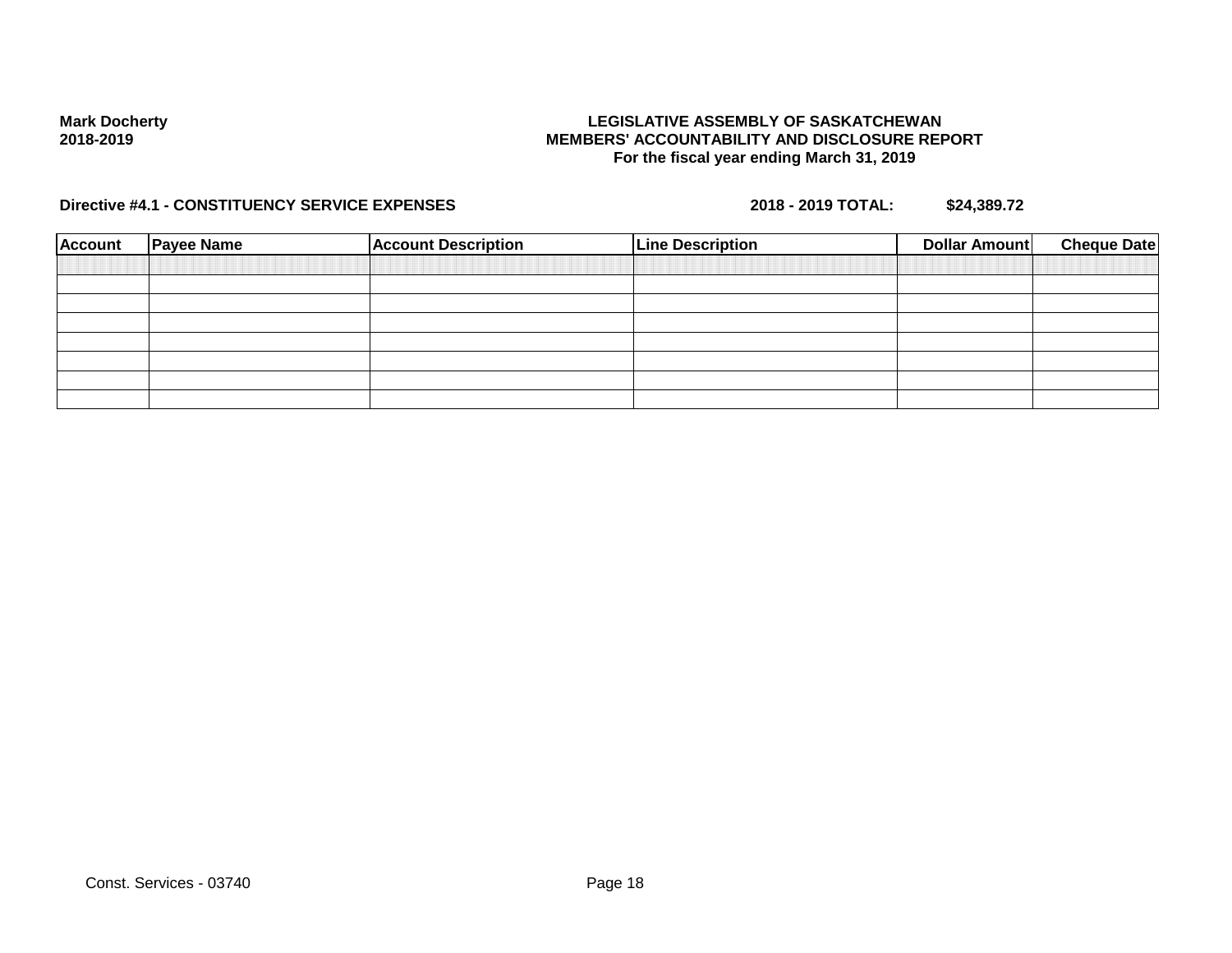## **LEGISLATIVE ASSEMBLY OF SASKATCHEWAN MEMBERS' ACCOUNTABILITY AND DISCLOSURE REPORT For the fiscal year ending March 31, 2019**

| <b>Account</b> | <b>Payee Name</b>        | <b>Account Description</b>                    | <b>Dollar Amount</b> | <b>Cheque Date</b> |
|----------------|--------------------------|-----------------------------------------------|----------------------|--------------------|
|                |                          |                                               |                      |                    |
| 513000         | SHAW, KRISTY ANNE        | Out-of-Scope Permanent                        | 0.00                 | 04-10-18           |
| 513000         | SHAW, KRISTY ANNE        | Out-of-Scope Permanent                        | 1,639.40             | 04-24-18           |
| 513000         | SHAW, KRISTY ANNE        | Out-of-Scope Permanent                        | 1639.4               | 05-08-18           |
| 513000         | SHAW, KRISTY ANNE        | Out-of-Scope Permanent                        | 1,639.40             | 05-23-18           |
| 513000         | SHAW, KRISTY ANNE        | Out-of-Scope Permanent                        | 1,639.40             | 06-05-18           |
| 513000         | SHAW, KRISTY ANNE        | Out-of-Scope Permanent                        | 1,639.40             | 06-13-18           |
| 513000         | SHAW, KRISTY ANNE        | Out-of-Scope Permanent                        | 1,873.60             | 06-27-18           |
| 513000         | SHAW, KRISTY ANNE        | Out-of-Scope Permanent                        | 1873.6               | $07 - 11 - 18$     |
| 513000         | SHAW, KRISTY ANNE        | Out-of-Scope Permanent                        | 3484.6               | 07-25-18           |
| 513000         | SHAW, KRISTY ANNE        | Out-of-Scope Permanent                        | 2,160.00             | 08-08-18           |
| 513000         | SHAW, KRISTY ANNE        | Out-of-Scope Permanent                        | 2,160.00             | 08-22-18           |
| 513000         | SHAW, KRISTY ANNE        | Out-of-Scope Permanent                        | 2160                 | 09-05-18           |
| 513000         | SHAW, KRISTY ANNE        | Out-of-Scope Permanent                        | 2,160.00             | 09-19-18           |
| 513000         | SHAW, KRISTY ANNE        | Out-of-Scope Permanent                        | 2,160.00             | 10-03-18           |
| 513000         | SHAW, KRISTY ANNE        | Out-of-Scope Permanent                        | 2,160.00             | 10-17-18           |
| 513000         | SHAW, KRISTY ANNE        | Out-of-Scope Permanent                        | 2,160.00             | $11 - 01 - 18$     |
| 513000         | <b>SHAW, KRISTY ANNE</b> | Out-of-Scope Permanent                        | 2,160.00             | $11 - 14 - 18$     |
| 513000         | SHAW, KRISTY ANNE        | Out-of-Scope Permanent                        | 2,160.00             | 11-28-18           |
| 513000         | SHAW, KRISTY ANNE        | Out-of-Scope Permanent                        | 2,160.00             | $12 - 12 - 18$     |
| 513000         | SHAW, KRISTY ANNE        | Out-of-Scope Permanent                        | 2,160.00             | 12-27-18           |
| 513000         | SHAW, KRISTY ANNE        | Out-of-Scope Permanent                        | 2,160.00             | 01-09-19           |
| 513000         | SHAW, KRISTY ANNE        | Out-of-Scope Permanent                        | 2160                 | $01 - 23 - 19$     |
| 513000         | SHAW, KRISTY ANNE        | Out-of-Scope Permanent                        | 2,160.00             | 02-06-19           |
| 513000         | SHAW, KRISTY ANNE        | Out-of-Scope Permanent                        | 2,092.50             | 02-20-19           |
| 513000         | SHAW, KRISTY ANNE        | Out-of-Scope Permanent                        | 2,106.00             | 03-06-19           |
| 513000         | SHAW, KRISTY ANNE        | Out-of-Scope Permanent                        | 2,160.00             | 03-20-19           |
| 513000         | SHAW, KRISTY ANNE        | Out-of-Scope Permanent                        | 2,160.00             | 04-03-19           |
| 519900         | None (Default)           | Change in Y/E Accrued Empl Leave Entitlements | $-135.13$            | 04-18-18           |
| 519900         | None (Default)           | Change in Y/E Accrued Empl Leave Entitlements | 10.8                 | 04-08-19           |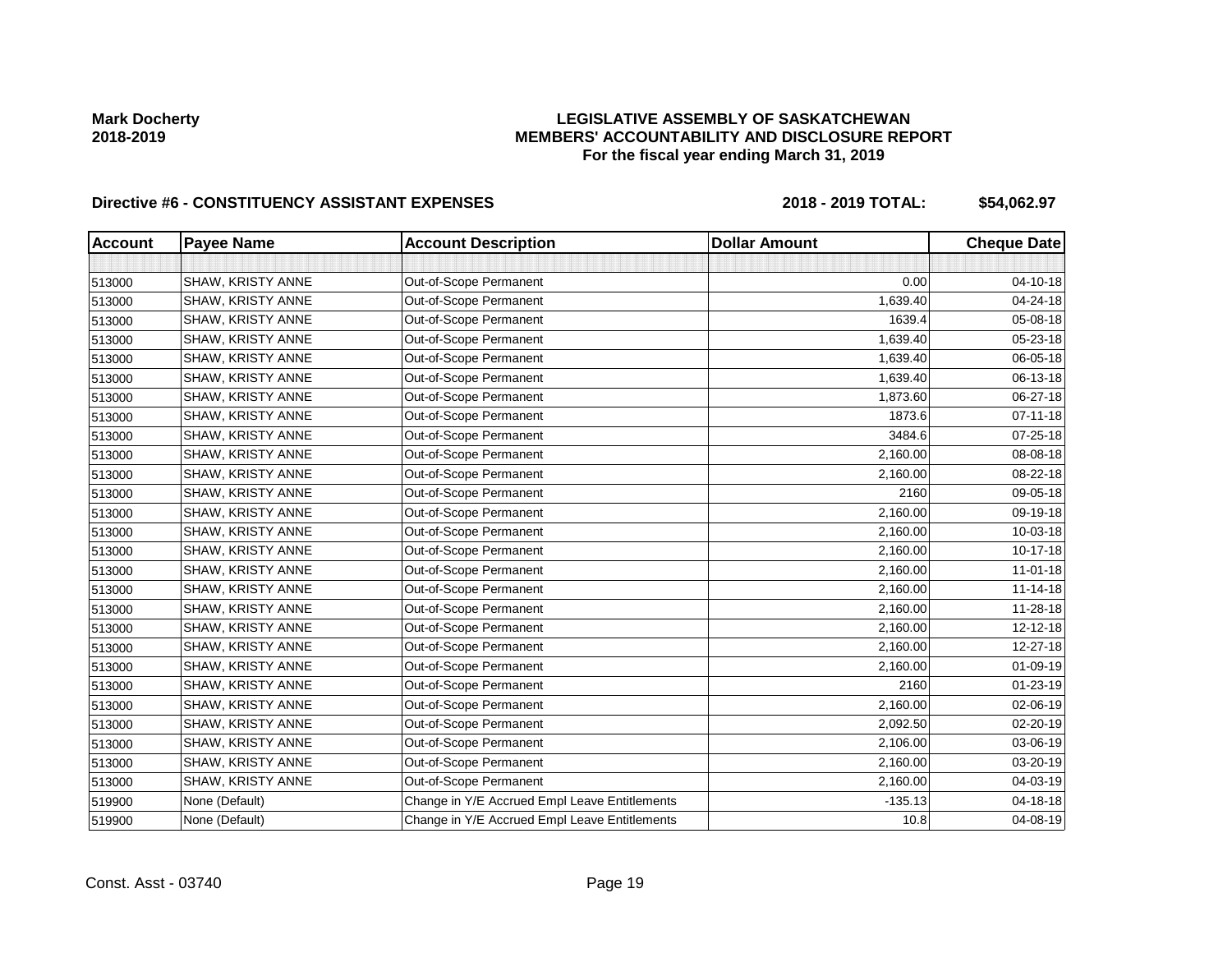## **LEGISLATIVE ASSEMBLY OF SASKATCHEWAN MEMBERS' ACCOUNTABILITY AND DISCLOSURE REPORT For the fiscal year ending March 31, 2019**

| <b>Account</b> | Payee Name | <b>Account Description</b> | <b>Dollar Amount</b> | <b>Cheque Date</b> |
|----------------|------------|----------------------------|----------------------|--------------------|
|                |            |                            |                      |                    |
|                |            |                            |                      |                    |
|                |            |                            |                      |                    |
|                |            |                            |                      |                    |
|                |            |                            |                      |                    |
|                |            |                            |                      |                    |
|                |            |                            |                      |                    |
|                |            |                            |                      |                    |
|                |            |                            |                      |                    |
|                |            |                            |                      |                    |
|                |            |                            |                      |                    |
|                |            |                            |                      |                    |
|                |            |                            |                      |                    |
|                |            |                            |                      |                    |
|                |            |                            |                      |                    |
|                |            |                            |                      |                    |
|                |            |                            |                      |                    |
|                |            |                            |                      |                    |
|                |            |                            |                      |                    |
|                |            |                            |                      |                    |
|                |            |                            |                      |                    |
|                |            |                            |                      |                    |
|                |            |                            |                      |                    |
|                |            |                            |                      |                    |
|                |            |                            |                      |                    |
|                |            |                            |                      |                    |
|                |            |                            |                      |                    |
|                |            |                            |                      |                    |
|                |            |                            |                      |                    |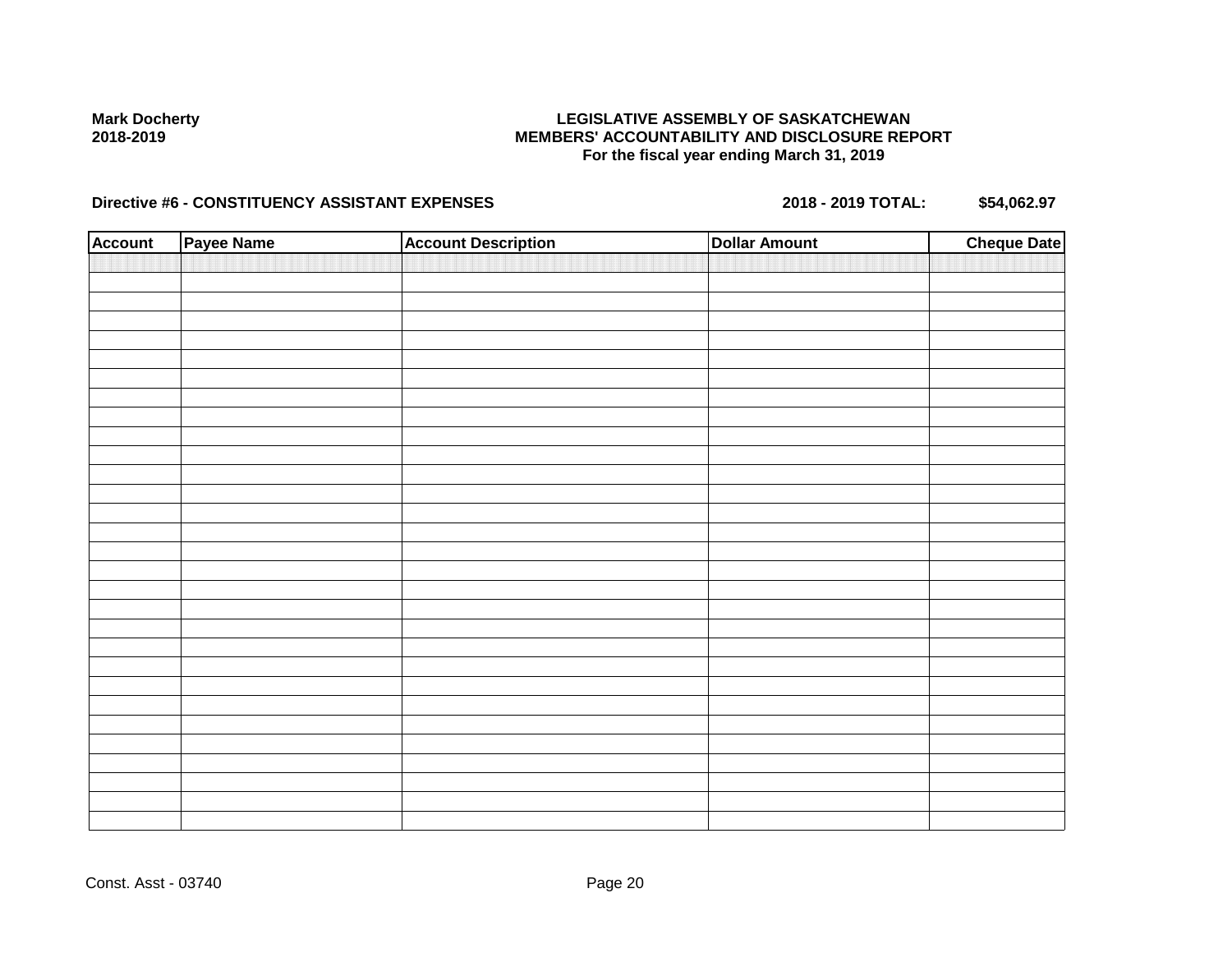## **LEGISLATIVE ASSEMBLY OF SASKATCHEWAN MEMBERS' ACCOUNTABILITY AND DISCLOSURE REPORT For the fiscal year ending March 31, 2019**

| <b>Account</b> | Payee Name | <b>Account Description</b> | <b>Dollar Amount</b> | <b>Cheque Date</b> |
|----------------|------------|----------------------------|----------------------|--------------------|
|                |            |                            |                      |                    |
|                |            |                            |                      |                    |
|                |            |                            |                      |                    |
|                |            |                            |                      |                    |
|                |            |                            |                      |                    |
|                |            |                            |                      |                    |
|                |            |                            |                      |                    |
|                |            |                            |                      |                    |
|                |            |                            |                      |                    |
|                |            |                            |                      |                    |
|                |            |                            |                      |                    |
|                |            |                            |                      |                    |
|                |            |                            |                      |                    |
|                |            |                            |                      |                    |
|                |            |                            |                      |                    |
|                |            |                            |                      |                    |
|                |            |                            |                      |                    |
|                |            |                            |                      |                    |
|                |            |                            |                      |                    |
|                |            |                            |                      |                    |
|                |            |                            |                      |                    |
|                |            |                            |                      |                    |
|                |            |                            |                      |                    |
|                |            |                            |                      |                    |
|                |            |                            |                      |                    |
|                |            |                            |                      |                    |
|                |            |                            |                      |                    |
|                |            |                            |                      |                    |
|                |            |                            |                      |                    |